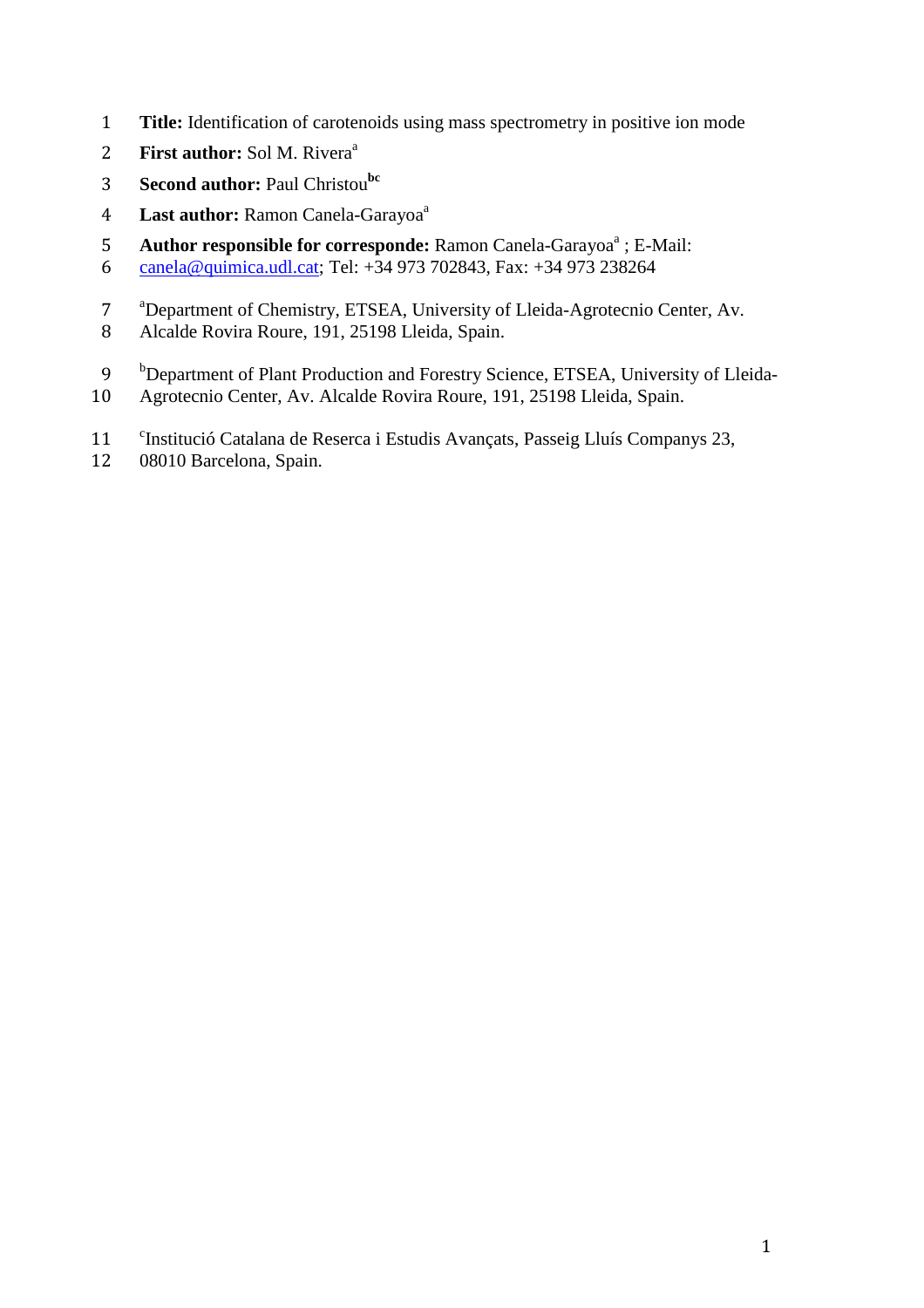#### **Identification of carotenoids using mass spectrometry in positive ion mode**

The present review compiles positive MS fragmentation data of selected carotenoids obtained using various ionization techniques and matrices. In addition, new experimental data from the analysis of carotenoids in transgenic maize and rice callus are provided. Several carotenes and 17 oxygen-functionalized carotenoids containing epoxy, hydroxyl and ketone groups were<br>18 ionized by atmospheric pressure chemical ionization (APCI)-tandem mass spectrometry 18 ionized by atmospheric pressure chemical ionization (APCI)-tandem mass spectrometry<br>19 (MS/MS) in positive ion mode. Thus, on the basis of the information obtained from the (MS/MS) in positive ion mode. Thus, on the basis of the information obtained from the 20 literature and our own experiments, we identified characteristic carotenoid ions that can be associated to functional groups in the structures of these compounds. In addition, pigments associated to functional groups in the structures of these compounds. In addition, pigments with a very similar structure were differentiated through comparison of the intensities of their 23 fragments. The data provide a basis for the structural elucidation of carotenoids by mass spectrometry (MS). spectrometry (MS).

- **Keywords:** mass spectrometry (MS); tandem mass spectrometry (MS/MS); fragmentation; 26 carotenoids
- **I. INTRODUCTION**
- **II. EXPERIMENTAL PART**
- **A. Materials and methods**

# **III. IONIZATION TECHNIQUES USED FOR CAROTENOID DETECTION**

- **IV. CHARACTERISTIC CAROTENOID FRAGMENTATION PATTERNS**
- **A. Improvements in the detection of carotenoids using APCI-MS/MS**
- **B. Usefulness of intensity fragment ratios to distinguish carotenoids in**
- **APCI-MS C. Hydroxycarotenoids**
- **D. Epoxycarotenoids and furanoid oxides** 
	- **E. Ketocarotenoids**
- **F. Polyene chain**
- **G. End groups**
- **V. IMPROVING CAROTENOID IONIZATION**
- **VI. CONCLUSIONS**
- **ACKNOWLEDGEMENTS**
- **REFERENCES**
- **I.INTRODUCTION**

Carotenoids are natural pigments that serve a multitude of functions (Walter & Strack, 2011). 46 They are synthesized by a huge range of organisms within archaea and eubacteria (including cyanobacteria), as well as eukaryotes (algae, fungi and plants). They are found in a large 47 cyanobacteria), as well as eukaryotes (algae, fungi and plants). They are found in a large<br>48 number of fruits and vegetables (oranges tomatoes carrots spinach sweet potatoes 48 number of fruits and vegetables (oranges, tomatoes, carrots, spinach, sweet potatoes, 49 numples spinach, spinach, spinach, spinach, spinach, spinach, spinach, spinach, spinach, spinach, spinach, spinach, spinach, spina 49 pumpkins), spices (paprika), some animal products (eggs, butter, milk) and seafood (salmon, 50 shrimp, trout, mollusk, etc.) (Lesellier et al., 1993). Carotenoids are required for the correct shrimp, trout, mollusk, etc.) (Lesellier et al., 1993). Carotenoids are required for the correct assembly of photosystems (Matthews, Luo & Wurtzel, 2003) in plants. These pigments absorb light across a broader range of the spectral region in which the sun irradiates 53 maximally and they transfer the energy to chlorophyll, thereby initiating the photochemical<br>54 events of photosynthesis (Polívka & Frank, 2010). In addition, carotenoids serve as precursors 54 events of photosynthesis (Polívka & Frank, 2010). In addition, carotenoids serve as precursors<br>55 for the hormones abscisic acid (ABA) and strigolactones (Zhu et al., 2010). They also act as for the hormones abscisic acid (ABA) and strigolactones (Zhu et al., 2010). They also act as 56 attractants for animals, such as pollinating insects and seed-disbursing herbivores (Zhu et al., 57 2009). Carotenoids also have a number of functions in animals. For example, they boost the 57 2009). Carotenoids also have a number of functions in animals. For example, they boost the immune system and promote general health. These pigments are critical in determining sexual immune system and promote general health. These pigments are critical in determining sexual 59 behavior and reproduction processes. They also help to prevent predation and parasitism<br>60 (Cazzonelli, 2011). In humans, carotenoids are precursors of vitamin A, this being one of their (Cazzonelli, 2011). In humans, carotenoids are precursors of vitamin A, this being one of their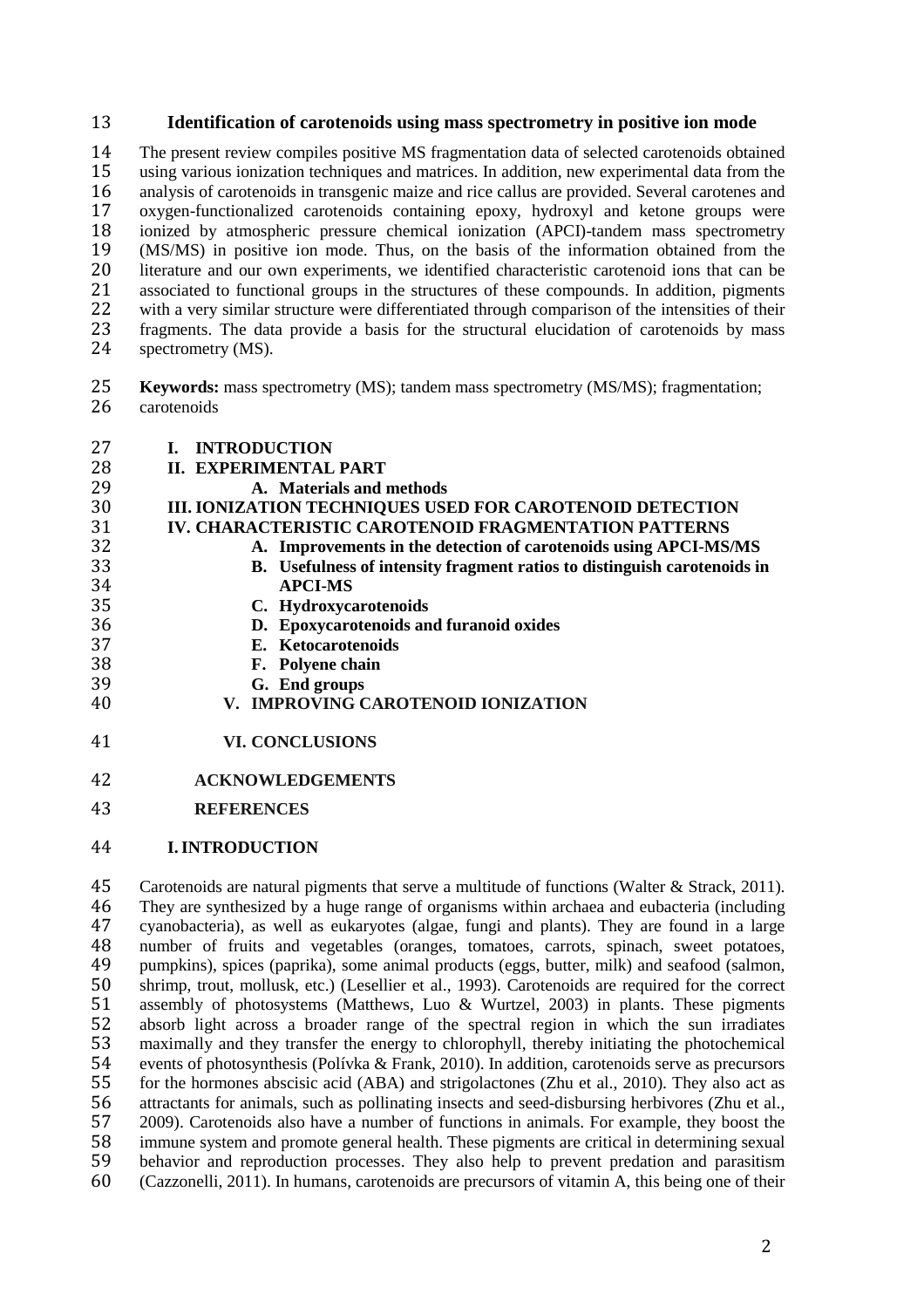most important physiological functions (Vílchez et al., 2011). These pigments are also known to contribute to the prevention of and protection against serious health disorders such as cancer, heart disease, and macular degeneration (Rivera & Canela-Garayoa, 2012; Fraser & 64 Bramley, 2004). Carotenoids are used in industry: (a) in nutrient supplementation; (b) for pharmaceutical purposes: (c) in animal feed: (d) as food colorants (such as bixin and crocetin. pharmaceutical purposes; (c) in animal feed; (d) as food colorants (such as bixin and crocetin, found in annatto seeds and saffron respectively); and (e) in fragrances (such as ionones, damascones, and damascenones) (Rivera & Canela-Garayoa, 2012; Zhu et al., 2010). Consequently, these pigments have been extensively studied by organic and food chemists, biologists, physiologists, medical doctors, and recently also by environmental scientists. The 70 widespread interest in carotenoids has led to an increased demand for reliable analytical<br>71 methodologies. Among these, mass spectrometry (MS) is a powerful technique for the methodologies. Among these, mass spectrometry (MS) is a powerful technique for the 72 identification of these compounds.<br>73 The application of MS to carotenois

73 The application of MS to carotenoid analysis has been a significant step forward with regards<br>74 to the classical carotenoid analysis based on the use of spectrophotometric ultraviolet-visible 74 to the classical carotenoid analysis based on the use of spectrophotometric ultraviolet-visible 75 (UV-vis) techniques. The usefulness of mass spectrometry as an aid to carotenoid analysis 76 and identification has been proved since the pioneering work carried out by Schwieter et al.,<br>77 1965. However, the wide-spread use of LC-MS in the current century has led to considerable 77 1965. However, the wide-spread use of LC-MS in the current century has led to considerable<br>78 new advances and begun vet another phase in the development of carotenoid chemistry which 78 new advances and begun yet another phase in the development of carotenoid chemistry which<br>79 allows the use of smaller samples and provides data on isomerism which was not previously 79 allows the use of smaller samples and provides data on isomerism which was not previously<br>80 available. MS allows us to distinguish between co-eluting carotenoids and to determine available. MS allows us to distinguish between co-eluting carotenoids and to determine 81 molecular weights. This technique has also been used to assess the presence of functional and 82 end groups in carotenoid structures, to gain a rapid overview of the carotenoids present in a<br>83 sample, and to classify samples. Several ionization techniques have been reported for MS 83 sample, and to classify samples. Several ionization techniques have been reported for MS<br>84 analysis of carotenoids, including electron impact (EI), fast atom bombardment (FAB). 84 analysis of carotenoids, including electron impact (EI), fast atom bombardment (FAB), <br>85 matrix-assisted laser desorption/ionization (MALDI), electrospray (ESI), atmospheric matrix-assisted laser desorption/ionization (MALDI), electrospray (ESI), atmospheric 86 pressure chemical ionization (APCI) and, more recently, atmospheric pressure 87 photoionization (APPI) and atmospheric pressure solids analysis probe (ASAP) . APCI has 88 become the most widely used ionization technique for carotenoids because of its high sensitivity. Hao et al. reported that the detection of  $\beta$ -carotene.  $\beta$ -cryptoxanthin. lutein and 89 sensitivity . Hao et al. reported that the detection of *β*-carotene, *β*-cryptoxanthin, lutein and zeaxanthin in botanical samples is 100-fold more sensitive using APCI than ESI. Similarly, zeaxanthin in botanical samples is 100-fold more sensitive using APCI than ESI. Similarly, 91 Rivera et al. compared the effect of ionizing four carotenes and twelve oxygen-functionalized<br>92 carotenoids using ESI, APCI, and APPI. They reported that twelve of the sixteen carotenoids 92 carotenoids using ESI, APCI, and APPI. They reported that twelve of the sixteen carotenoids<br>93 studied exhibited the strongest signal strength with APCI. Although most mass spectra of 93 studied exhibited the strongest signal strength with APCI. Although most mass spectra of carotenoids have been acquired using positive ion mode, negative ion mode has also been 94 carotenoids have been acquired using positive ion mode, negative ion mode has also been<br>95 reported . An interesting article about negative ion tandem mass spectra of carotenoids as well 95 reported . An interesting article about negative ion tandem mass spectra of carotenoids as well<br>96 as their APCI pathways has been recently published by van Breemen et al. as their APCI pathways has been recently published by van Breemen et al. .

97 This review compiles positive MS fragmentation data of selected carotenoids in order to 98 provide a basis for their structural elucidation, using mainly liquid chromatography (LC)-MS<br>99 techniques. In addition, the mechanisms through which significant carotenoid fragment ions 99 techniques. In addition, the mechanisms through which significant carotenoid fragment ions form are also discussed. form are also discussed.

# 101 **II. EXPERIMENTAL PART**

102 On the basis of our previous work and information from the literature about characteristic carotenoid ions, we monitored the presence of these  $m/z$  ions in samples derived from 103 carotenoid ions, we monitored the presence of these  $m/z$  ions in samples derived from 104 transgenic maize seeds and rice callus. Samples were analyzed using an UHPLC-APCI-104 transgenic maize seeds and rice callus. Samples were analyzed using an UHPLC-APCI-<br>105 MS/MS system and carotenoid standards. MS/MS system and carotenoid standards.

# 106 **A. Materials and methods**

# 107 *Chemicals*

108 *β*-Carotene, lycopene, lutein, *β*-cryptoxanthin, astaxanthin, *β*-apo-8′-carotenal were purchased from Sigma-Aldrich Fine Chemicals (St. Louis, MO, USA). Canthaxanthin and zeaxanthin 110 were acquired from Fluka (Buchs SG, Switzerland). Phytoene, violaxanthin, neoxanthin, and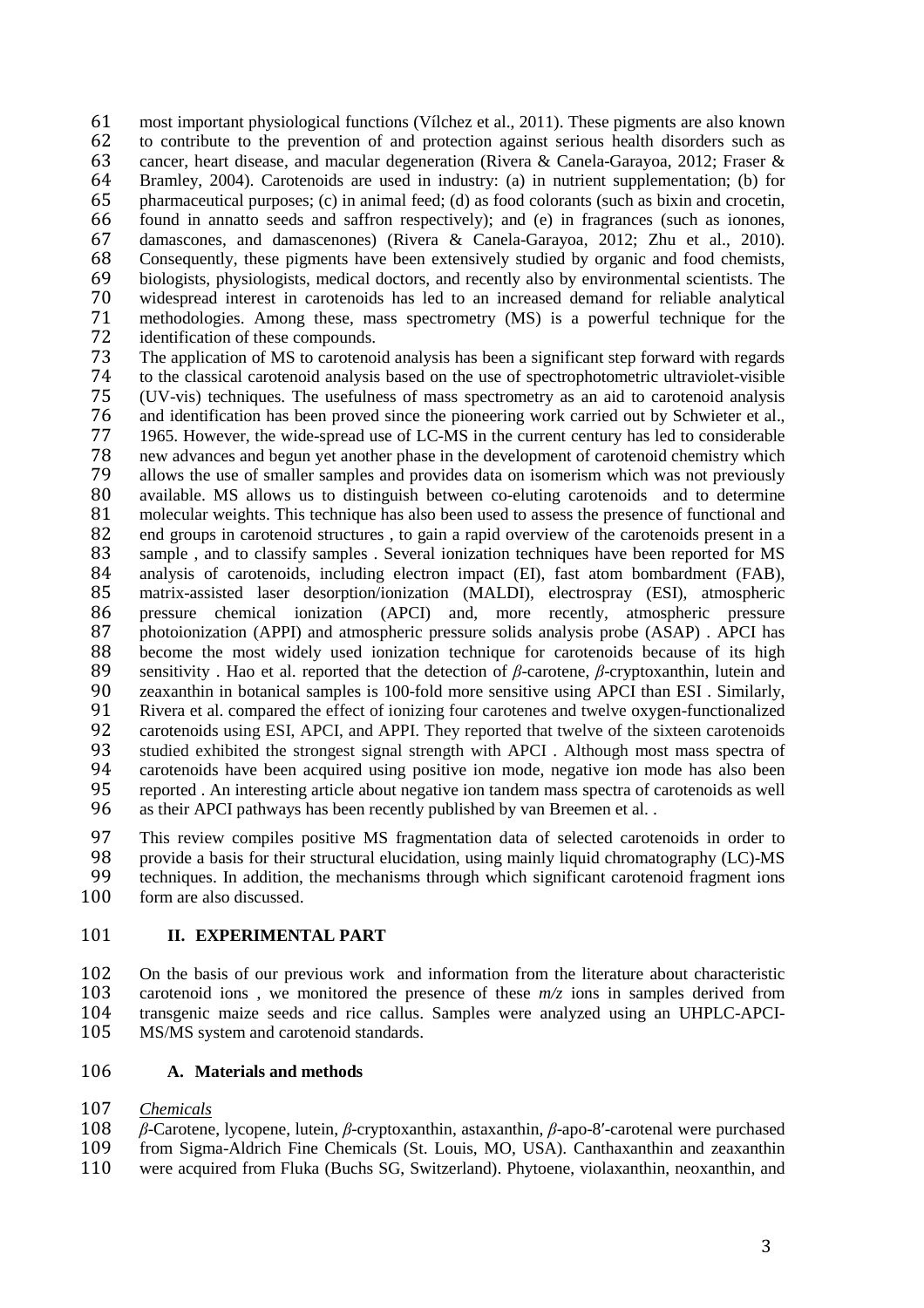- 111 antheraxanthin were purchased from Carotenature (Lupsingen, Switzerland). Methanol, ethyl
- 112 acetate, ethyl eter, *tert*-butyl methyl ether, acetonitrile and acetone (HPLC grade purity) were
- 113 acquired from J.T. Baker (Deventer, The Netherlands). Water was prepared using a Milli-Q<br>114 reagent water system.
- reagent water system.

# 115 *Plant material*

Transgenic maize and rice callus, expressing several carotenogenic genes, were selected to 117 carry out this experiment. The transgenic maize seeds and rice callus were generated by<br>118 combinatorial nuclear transformation as reported in Zhu et al. The extractions were 118 combinatorial nuclear transformation as reported in Zhu et al. . The extractions were 119 performed as described by Rivera et al. .

# 120 *UHPLC-APCI-MS/MS analysis*

UHPLC analysis was carried out using an ACQUITY Ultra Performance  $LC^{TM}$  system. Mass<br>122 detection was carried out using an Acquity<sup>TM</sup> TOD tandem-quadrupole MS equipped with a 122 detection was carried out using an Acquity<sup>TM</sup> TQD tandem-quadrupole MS equipped with a 123 Z-spray electrospray interface (Manchester, UK). MassLynx<sup>TM</sup> software version 4.1 (Waters, 123 Z-spray electrospray interface (Manchester, UK). MassLynx<sup>TM</sup> software version 4.1 (Waters, 124 Milford, MA, USA) was used to control the instruments, and also for data acquisition and 125 processing. UHPLC chromatographic separations were performed on reversed-phase column 126 ACOUITY UPLC<sup>®</sup> C18 BEH 130Å, 1.7  $\mu$ m, 2.1×100 mm (Waters, Milford, MA). Mobile 126 ACQUITY UPLC<sup>®</sup> C18 BEH 130Å, 1.7 μm, 2.1×100 mm (Waters, Milford, MA). Mobile 127 phase consisted of solvent A: ACN: MeOH 7:3, v/v and solvent B: water 100%. The gradient 128 program used is shown in Table 1. The column and sample temperatures were set at 32 °C and 25 °C respectively. Injection volume was 5  $\mu$ L. Optimized MS conditions are listed in 129 and 25 °C respectively. Injection volume was  $5 \mu$ L. Optimized MS conditions are listed in 130 Table 2. Table 2.

131 **TABLE 1.** Gradient profile used in the separation of carotenoids by UHPLC. Linear gradient

| Time <sup>a</sup> | <b>Flow rate</b> |                              | B                            |
|-------------------|------------------|------------------------------|------------------------------|
| (min)             | (mL/min)         | $(\frac{6}{3}, \frac{v}{v})$ | $(\frac{6}{3}, \frac{v}{v})$ |
| Initial           | 0.4              | 80                           | 20                           |
| 2.0               | 0.4              | 80                           | 20                           |
| 3.0               | 0.4              | 100                          |                              |
| 7.0               | 0.4              | 100                          |                              |
| 8.0               | 0.6              | 100                          |                              |
| 11.6              | 0.6              | 100                          |                              |
| 12.6              | 0.4              | 80                           | 20                           |

- 132 <sup>a</sup> After this time, the system was left 2 min more to reach its re-equilibration before injecting a 133 new sample.
- 134 Each sample extract for LC analysis was dissolved in 300  $\mu$ L and 1000  $\mu$ L (for light and dark
- 135 color extract respectively) of the injection solvent [ACN: MeOH 7:3, v/v]: acetone 6.7:3.3.
- 136 v/v. Before use, all solutions were filtered through Millex 0.2 *µ*m nylon membrane syringe
- 137 filters (Millipore, Bedford, MA, USA).

138 **TABLE 2.** MS conditions

| <b>MS</b> conditions             | <b>APCI</b> |
|----------------------------------|-------------|
| Polarity                         | Positive    |
| Corona $(kV)$                    | 4.0         |
| Cone $(V)$                       | 30          |
| Extractor (V)                    | 3           |
| RF(V)                            | 0.1         |
| Source temperature $(^{\circ}C)$ | 150         |
| Probe temperature $(^{\circ}C)$  | 450         |
| Cone gas flow $(L/h)$            | 10          |
| Desolvation gas flow (L/h)       | 150         |
| Collision gas flow (mL/min)      | 0.15        |

# 139 **III. IONIZATION TECHNIQUES USED FOR CAROTENOID DETECTION**

140 Fragmentation patterns are strongly dependent on the chemical and physical properties of the

141 analytes and the ionization technique used . In addition, when using soft ionization (e.g. ESI,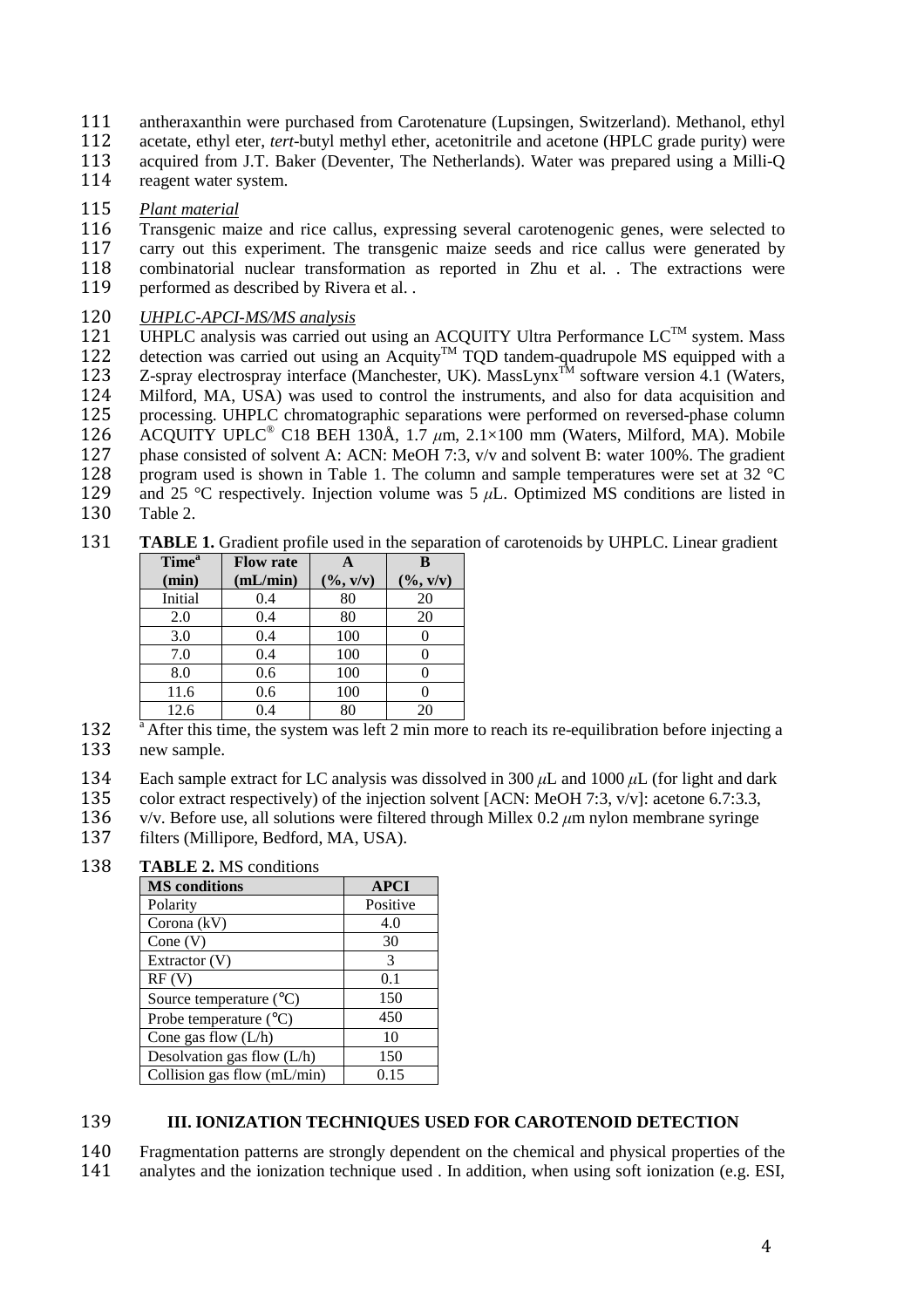142 APCI, APPI, FAB), factors such as the mobile phase, the modifiers added (acids, bases, 143 dopants, metals and salts), the experimental conditions (collision energy, flow collision gas, 144 temperatures, etc.), and the instrument design also affect the ionization of the analytes .<br>145 Therefore, the mass spectrum of a given compound should not be expected to exactly match a 145 Therefore, the mass spectrum of a given compound should not be expected to exactly match a nublished spectrum. published spectrum.

147 We conducted a literature survey to collect fragments of 21 carotenoids obtained with various 148 ionization techniques (EI, ESI, APCI, APPI and FAB). The samples were obtained from 149 diverse materials. Spectra information comes from publications on applications of MS, 150 MS/MS, LC/MS and LC/MS/MS for carotenoid detection in positive ion mode. Thus, Table 3<br>151 summarizes two types of ions: i) those based on ions resulting from the initial ionization of 151 summarizes two types of ions: i) those based on ions resulting from the initial ionization of the whole molecule and ii) those ions arising directly from the precursor ions, which produce 152 the whole molecule and ii) those ions arising directly from the precursor ions, which produce<br>153 a fingerprint pattern specific to the compound under investigation. For example, van Breemen 153 a fingerprint pattern specific to the compound under investigation. For example, van Breemen 154 et al. observed that Ivcopene. *v*-carotene. *B*-carotene. and *a*-carotene produced the molecular 154 et al. observed that lycopene, *γ*-carotene, *β*-carotene, and *α*-carotene produced the molecular 155 radical ion at m/z 536 during FAB ionization in positive ion mode. However, during 156 collisionally activated dissociation (CAD) only the molecular ion of *α*-carotene formed 157 unique fragment ions at m/z 388 and 480, corresponding to [M-148]<sup>\*\*</sup> and [M-56]<sup>\*\*</sup> 157 unique fragment ions at m/z 388 and 480, corresponding to  $[M-148]^+$  and  $[M-56]^+$ <br>158 respectively. In many cases, identical carotenoid fragment ions were observed in all 158 respectively. In many cases, identical carotenoid fragment ions were observed in all techniques such as the ion at  $m/z$  221 for violaxanthin and auroxanthin;  $m/z$  205 for 5.6techniques such as the ion at  $m/z$  221 for violaxanthin and auroxanthin;  $m/z$  205 for 5,6-**160** epoxy-*β*-carotene; *m/z* 69 for echinenone; *m/z* 119 for *β*-apo-8'-carotenal; and *m/z* [M-92]<sup>+•</sup> 161 or/and [M+H-92]<sup>+</sup> for 5,6-epoxy-*β*-carotene, *α*-cryptoxanthin, zeaxanthin, *β*-cryptoxanthin, *γ*-161 or/and [M+H-92]<sup>+</sup> for 5,6-epoxy-*β*-carotene, *α*-cryptoxanthin, *zeaxanthin*, *β*-cryptoxanthin, *γ*-<br>162 carotene, *α*-carotene and *β*-carotene. However, differences among the techniques were also 163 observed. All carotenoids ionized by APCI showed the protonated molecule  $[M+H]^+$  whereas those ionized by EI and FAB showed the protonated molecule  $[M+H]^+$  whereas those ionized by EI and FAB showed the molecular ion  $[M]^+$ , as expected considering the ionization method. For ESI and APPI, the molecular ion spe 165 ionization method. For ESI and APPI, the molecular ion species observed was either the 166 protonated molecule  $[M+H]^+$ , the molecular ion  $[M]^+$ , or both (see Table 3). The high 167 polyene conjugation and the presence of oxygen in these molecules, as well as the solvent 168 system , have a significant influence on the stability and formation of molecular and 169 protonated ion species. ESI analysis of violaxanthin in MeOH:H<sub>2</sub>O (20:80, v/v) solution 170 showed a predominant molecular ion  $[M]^{+}$ , whereas the use of H<sub>2</sub>O/MeOH/TBME (4:61:35, showed a predominant molecular ion  $[M]^+$ , whereas the use of H<sub>2</sub>O/MeOH/TBME (4:61:35, 171 v/v/v) as mobile phase led to the predominance of the protonated molecule in the MS  $v/v/v$  as mobile phase led to the predominance of the protonated molecule in the MS 172 spectrum of this oxygen-functionalized carotenoid. The effect of the mobile phase<br>173 composition on LC-APPI-MS has also been described. Generally, polar solvents, such as 173 composition on LC-APPI-MS has also been described . Generally, polar solvents, such as alcohols, lead to an increased abundance of protonated carotenoids, while less polar solvents, alcohols, lead to an increased abundance of protonated carotenoids, while less polar solvents, 175 such as *tert*-butyl methyl ether, facilitate the formation of more abundant molecular ions .<br>176 Another technique-dependent difference was the absence or presence of particular fragr

176 Another technique-dependent difference was the absence or presence of particular fragment 177 ions. For example, the  $m/z$  [M-801<sup>+</sup> fragment was detected for epoxy carotenoids ionized by 177 ions. For example, the  $m/z$  [M-80]<sup>+•</sup> fragment was detected for epoxy carotenoids ionized by 178 EI or FAB. In contrast, the equivalent fragment was not found using APCI and ESI (see Table 178 EI or FAB. In contrast, the equivalent fragment was not found using APCI and ESI (see Table 179 3). Table 3 shows that the loss of 18 mass units in hydroxycarotenoids,  $[M+H-18]^+$  or  $[M-18]^+$ 179 3). Table 3 shows that the loss of 18 mass units in hydroxycarotenoids,  $[M+H-18]^+$  or  $[M+H-18]^+$ 180  $181^{\circ}$  was usually observed in all the ionization techniques but not using FAB. In addition, 181 Azevedo et al. reported that the  $[M-18]^{+*}$  fragment was not present in the EI-MS spectrum of 182 zeaxanthin or  $\beta$ -cryptoxanthin. This finding contrasts with other reports in the literature 183 utilizing the same technique but different instruments. Thus, even when using the same 183 utilizing the same technique but different instruments. Thus, even when using the same<br>184 ionization technique, differences can be observed in the intensities or presence/absence of 184 ionization technique, differences can be observed in the intensities or presence/absence of 185 fragment ions. Of note, in addition to the factors mentioned above, the matrices in which the fragment ions. Of note, in addition to the factors mentioned above, the matrices in which the 186 analytes are detected might also affect the ionization process and lead to inaccurate 187 quantitation (Chiu et al., 2010).

188 Finally, the reader should be aware that soft ionization techniques used in LC-MS analysis<br>189 such as ESI, APCI and APPI lead to positive ions based on the protonation of the 189 such as ESI, APCI and APPI lead to positive ions based on the protonation of the 190 corresponding molecules. In turn, these non radical ions can lead to even mass ions. Those 190 corresponding molecules. In turn, these non radical ions can lead to even mass ions. Those<br>191 ions must be odd-electron species. In contrast, uneven mass ions provided by the same ions must be odd-electron species. In contrast, uneven mass ions provided by the same 192 protoned molecules must be paired-electron species. These behavior are the opposite resulting<br>193 from the molecular radical ion, the one usually obtained using EI or FAB ionization from the molecular radical ion, the one usually obtained using EI or FAB ionization 194 techniques.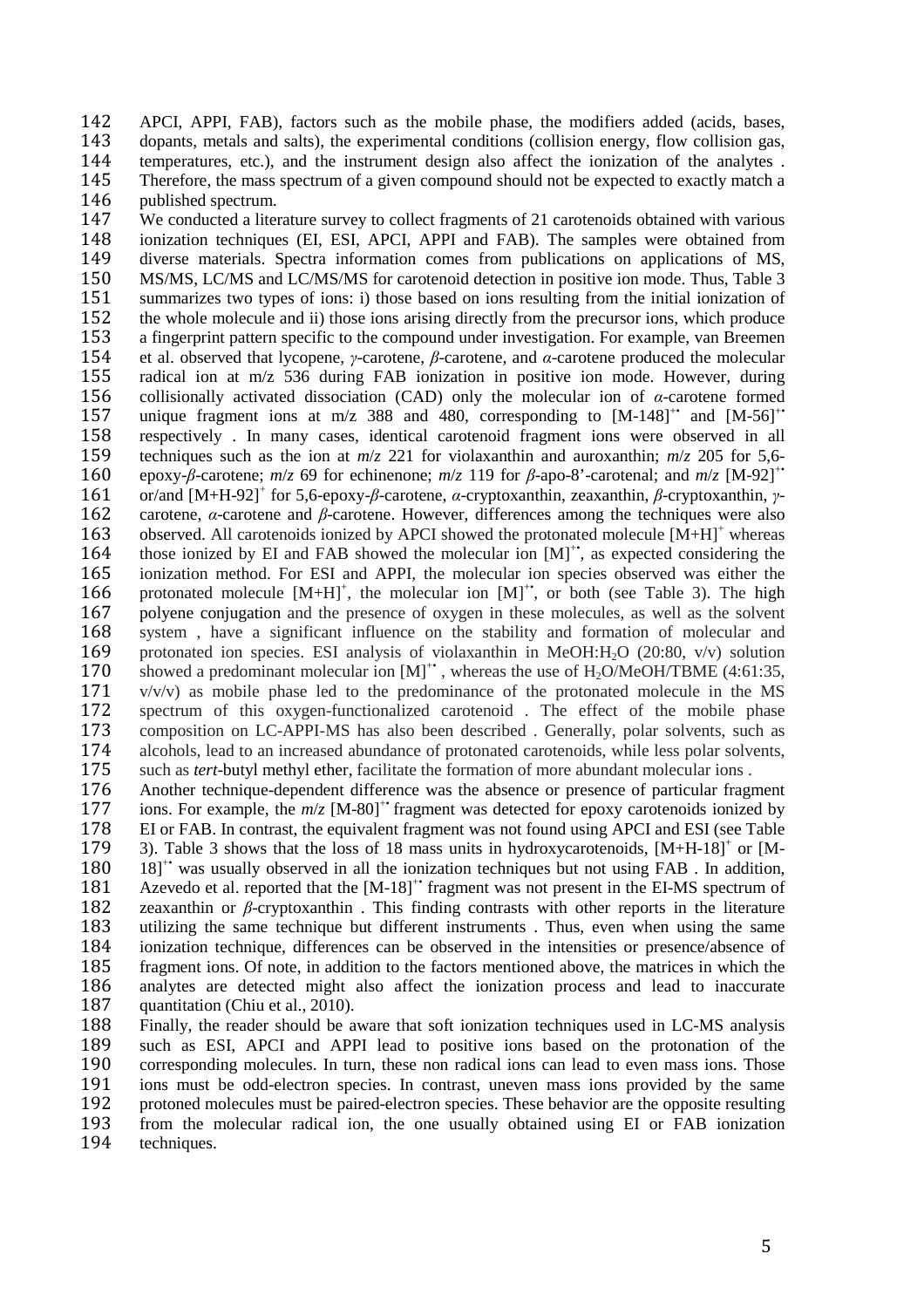|             | Neoxanthin (epoxycarotenoid) |       |                                    |      |  |  |  |
|-------------|------------------------------|-------|------------------------------------|------|--|--|--|
| Ionization  | Molecular ion                |       | Fragments $(m/z)$                  | Ref. |  |  |  |
| technique   | species                      |       |                                    |      |  |  |  |
| EI          | $[M]^{+}$                    | 600   | 584 [M-16], 582 [M-18], 566 [M-    |      |  |  |  |
|             |                              |       | 16-18], 564 [M-18-18], 520 [M-     |      |  |  |  |
|             |                              |       | 80], 508 [M-92], 502 [M-18-80],    |      |  |  |  |
|             |                              |       | 221,181                            |      |  |  |  |
| $E$ I       | $[M]^{+}$                    | 600   | 582 [M-18], 564 [M-18-18], 520     |      |  |  |  |
|             |                              |       | [M-80], 502 [M-18-80], 352,        |      |  |  |  |
|             |                              |       | 221, 181, 105                      |      |  |  |  |
| $E$ I       | $[M]^{+}$                    | 600   | 221, 181, 172                      |      |  |  |  |
| $E$ I       | $[M]^{*}$                    | 600   | 520 [M-80], 419 [M-181], 352,      |      |  |  |  |
|             |                              |       | 221, 181, 172                      |      |  |  |  |
| FAB         | $[M]^{**}$                   | 600   | 449, 393, 391, 339, 337, 313, 171, |      |  |  |  |
|             |                              |       | 69                                 |      |  |  |  |
| <b>ESI</b>  | $[M+H]$ <sup>+</sup>         | 601   | 583 [M+H-18], 565 [M+H-18-         |      |  |  |  |
|             |                              |       | 18], 547 [M+H-18-18-18], 509       |      |  |  |  |
|             |                              |       | $[M+H-92]$ , 491 $[M+H-18-92]$ ,   |      |  |  |  |
|             |                              |       | 393, 221                           |      |  |  |  |
| <b>ESI</b>  | $[M+H]$ <sup>+</sup>         | 601   | 583 [M+H-18], 565 [M+H-18-         |      |  |  |  |
|             |                              |       | 18], 221, 181                      |      |  |  |  |
| <b>ESI</b>  | $[M+H]$ <sup>+</sup>         | 601.5 | 583.2 [M+H-18], 565.3 [M+H-        |      |  |  |  |
|             | $[M]^{*}$                    | 600.1 | 18-18], 509.5 [M+H-92], 221.1      |      |  |  |  |
| <b>ESI</b>  | $[M+H]$ <sup>+</sup>         | 601.4 | 167.3, 105.3                       |      |  |  |  |
| <b>APCI</b> | $[M+H]$ <sup>+</sup>         | 601   | 583 [M+H-18], 565 [M+H-18-         |      |  |  |  |
|             |                              |       | 18], 547 [M + H-18-18-18], 509     |      |  |  |  |
|             |                              |       | $[M+H-92]$ , 491 $[M+H-18-92]$ ,   |      |  |  |  |
|             |                              |       | 393, 221                           |      |  |  |  |
| <b>APCI</b> | $[M+H]$ <sup>+</sup>         | 601   | 583 [M+H-18], 565 [M+H-18-         |      |  |  |  |
|             |                              |       | 18], 547 [M+H-18-18-18], 509       |      |  |  |  |
|             |                              |       | $[M+H-92]$ , 221                   |      |  |  |  |
| <b>APCI</b> | $[M+H]$ <sup>+</sup>         | 601   | 583 [M+H-18], 565 [M+H-18-         |      |  |  |  |
|             |                              |       | 18], 547 [M+H-18-18-18], 509       |      |  |  |  |
|             |                              |       | $[M+H-92]$ , 491 $[M+H-18-92]$ ,   |      |  |  |  |
|             |                              |       | 221                                |      |  |  |  |
| <b>APCI</b> | $[M+H]^+$                    | 601.4 | 583.4 [M+H-18], 167.3              |      |  |  |  |
| <b>APPI</b> | $[M+H]$ <sup>+</sup>         | 601.4 | 167.3, 105.3                       |      |  |  |  |

195 **TABLE 3.** Carotenoid fragments obtained with distinct ionization techniques

| Auroxanthin (furanoid oxide) |                      |       |                                   |      |  |
|------------------------------|----------------------|-------|-----------------------------------|------|--|
| Ionization                   | Molecular ion        |       | Fragments $(m/z)$                 | Ref. |  |
| technique                    | species              |       |                                   |      |  |
| <b>FAB</b>                   | $[M]^{+}$            | 600   | 582 [M-18], 520 [M-80], 419, 379, |      |  |
|                              |                      |       | 352, 287, 247, 221, 181           |      |  |
| <b>ESI</b>                   | $[M+H]$ <sup>+</sup> | 601.5 | 583.5 [M+H-18], 565.5 [M+H-18-    |      |  |
|                              | $[M]^{+}$            | 600.1 | 18], 509.5 [M+H-92], 491.5        |      |  |
|                              |                      |       | $[M+H-18-92]$ , 221.1             |      |  |
| <b>APCI</b>                  | $[M+H]$ <sup>+</sup> | 601   | 583 [M+H-18], 565 [M+H-18-18],    |      |  |
|                              |                      |       | 547 [M+H-18-18-18], 509 [M+H-     |      |  |
|                              |                      |       | 92], 491 [M+H-18-92], 221         |      |  |

| Violaxanthin (epoxycarotenoid) |               |     |                                 |     |  |  |
|--------------------------------|---------------|-----|---------------------------------|-----|--|--|
| Ionization                     | Molecular ion |     | Fragments $(m/z)$               | Ref |  |  |
| technique                      | species       |     |                                 |     |  |  |
| ΕI                             | $[M]^{**}$    | 600 | 520 [M-80], 440 [M-80-80], 352, |     |  |  |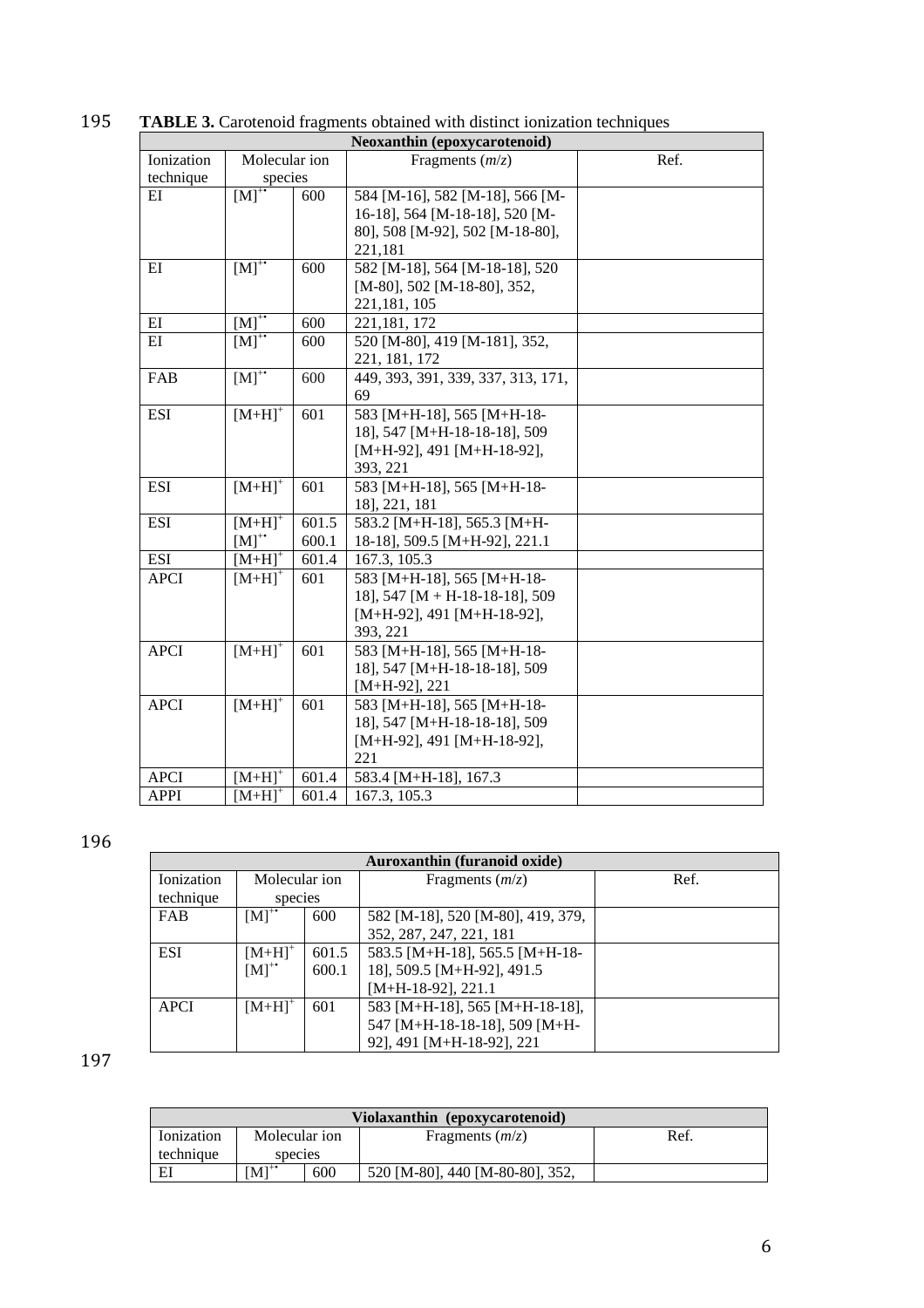|             |                      |       | 221, 181, 105                   |  |
|-------------|----------------------|-------|---------------------------------|--|
| EI          | $[M]^{+}$            | 600   | 520 [M-80], 352, 221, 181       |  |
| EI          | $[M]^{+}$            | 600   | 520 [M-80], 502 [M-80-18], 352, |  |
|             |                      |       | 221, 181, 172                   |  |
| FAB         | $[M]^{+}$            | 600   | 582 [M-18], 520 [M-80], 419,    |  |
|             |                      |       | 352, 221                        |  |
| <b>ESI</b>  | $[M+H]$ <sup>+</sup> | 601   | 583 [M+H-18], 565 [M+H-18-18],  |  |
|             |                      |       | 547, 509 [M+H-92], 491 [M+H-    |  |
|             |                      |       | 18-921, 221                     |  |
| <b>ESI</b>  | $[M+H]$ <sup>+</sup> | 601   | 583 [M+H-18], 565 [M+H-18-18],  |  |
|             |                      |       | 221, 181                        |  |
| <b>ESI</b>  | $[M+H]^+$            | 601.5 | 583.5 [M+H-18], 565.5 [M+H-18-  |  |
|             | $[M]^{+}$            | 600.1 | 18], 509.5 [M+H-92], 491.5      |  |
|             |                      |       | $[M+H-18-92]$ , 221.1           |  |
| ESI         | $[M+H]^{+}$          | 601.3 | 221.3, 93.1                     |  |
| <b>APCI</b> | $[M+H]^+$            | 601   | 583 [M+H-18], 565 [M+H-18-18],  |  |
|             |                      |       | 509 [M+H-92], 491 [M+H-18-92],  |  |
|             |                      |       | 221                             |  |
| <b>APCI</b> | $[M+H]$ <sup>+</sup> | 601   | 583 [M+H-18], 565 [M+H-18-18],  |  |
|             |                      |       | 509 [M+H-92], 491 [M+H-18-92],  |  |
|             |                      |       | 221                             |  |
| <b>APCI</b> | $[M+H]$ <sup>+</sup> | 601   | 583 [M+H-18], 565 [M+H-18-18],  |  |
|             |                      |       | 547 [M+H-18-18-18], 491 [M+H-   |  |
|             |                      |       | 18-92], 221                     |  |
| <b>APCI</b> | $[M+H]^{+}$          | 601.3 | 133.3, 93.1                     |  |
| <b>APPI</b> | $[M+H]^+$            | 601.3 | 221.3, 93.1                     |  |

|             | Antheraxanthin (epoxycarotenoid) |       |                                 |      |  |  |
|-------------|----------------------------------|-------|---------------------------------|------|--|--|
| Ionization  | Molecular ion                    |       | Fragments $(m/z)$               | Ref. |  |  |
| technique   | species                          |       |                                 |      |  |  |
| ΕI          | $[M]$ <sup>*</sup>               | 584   | 566 [M-18], 504 [M-80], 492 [M- |      |  |  |
|             |                                  |       | 92], 352, 221                   |      |  |  |
| <b>FAB</b>  | $[M]^{+}$                        | 584   | 566 [M-18], 504 [M-80], 492     |      |  |  |
|             |                                  |       | [M-92], 404, 352, 221, 181      |      |  |  |
|             |                                  |       |                                 |      |  |  |
| ESI         | $[M+H]$ <sup>+</sup>             | 585   | 567 [M+H-18], 549 [M+H-18-18],  |      |  |  |
|             |                                  |       | 493 [M+H-92], 475 [M-92-18],    |      |  |  |
|             |                                  |       | 221                             |      |  |  |
| <b>ESI</b>  | $[M+H]^{+}$                      | 585.3 | 105.2, 93.1                     |      |  |  |
| <b>APCI</b> | $[M+H]$ <sup>+</sup>             | 585   | 567 [M+H-18], 549 [M+H-18-18],  |      |  |  |
|             |                                  |       | 493 [M+H-92], 221               |      |  |  |
| <b>APCI</b> | $[M+H]$ <sup>+</sup>             | 585   | 567 [M+H-18], 549 [M+H-18-18],  |      |  |  |
|             |                                  |       | 221                             |      |  |  |
| <b>APCI</b> | $[M+H]$ <sup>+</sup>             | 585.3 | 105.2, 93.1                     |      |  |  |
| <b>APPI</b> | $IM+H^+$                         | 585.3 | 145.2, 119.1                    |      |  |  |

# 200

| $5,6$ -Epoxy- $\beta$ -carotene (epoxycarotenoid) |                      |     |                                   |      |  |  |
|---------------------------------------------------|----------------------|-----|-----------------------------------|------|--|--|
| Ionization                                        | Molecular ion        |     | Fragments $(m/z)$                 | Ref. |  |  |
| technique                                         | species              |     |                                   |      |  |  |
| EI                                                | $[M]^{+}$            | 552 | 472 [M-80], 460 [M-92], 336, 236, |      |  |  |
|                                                   |                      |     | 205, 135, 121                     |      |  |  |
| EI                                                | $[M]^{\ast}$         | 552 | 205, 165                          |      |  |  |
| <b>ESI</b>                                        | $[M+H]$ <sup>+</sup> | 553 | 535 [M+H-18], 461 [M+H-92], 205   |      |  |  |
| <b>APCI</b>                                       | $[M+H]$ <sup>+</sup> | 553 | 535 [M+H-18], 461 [M+H-92], 205   |      |  |  |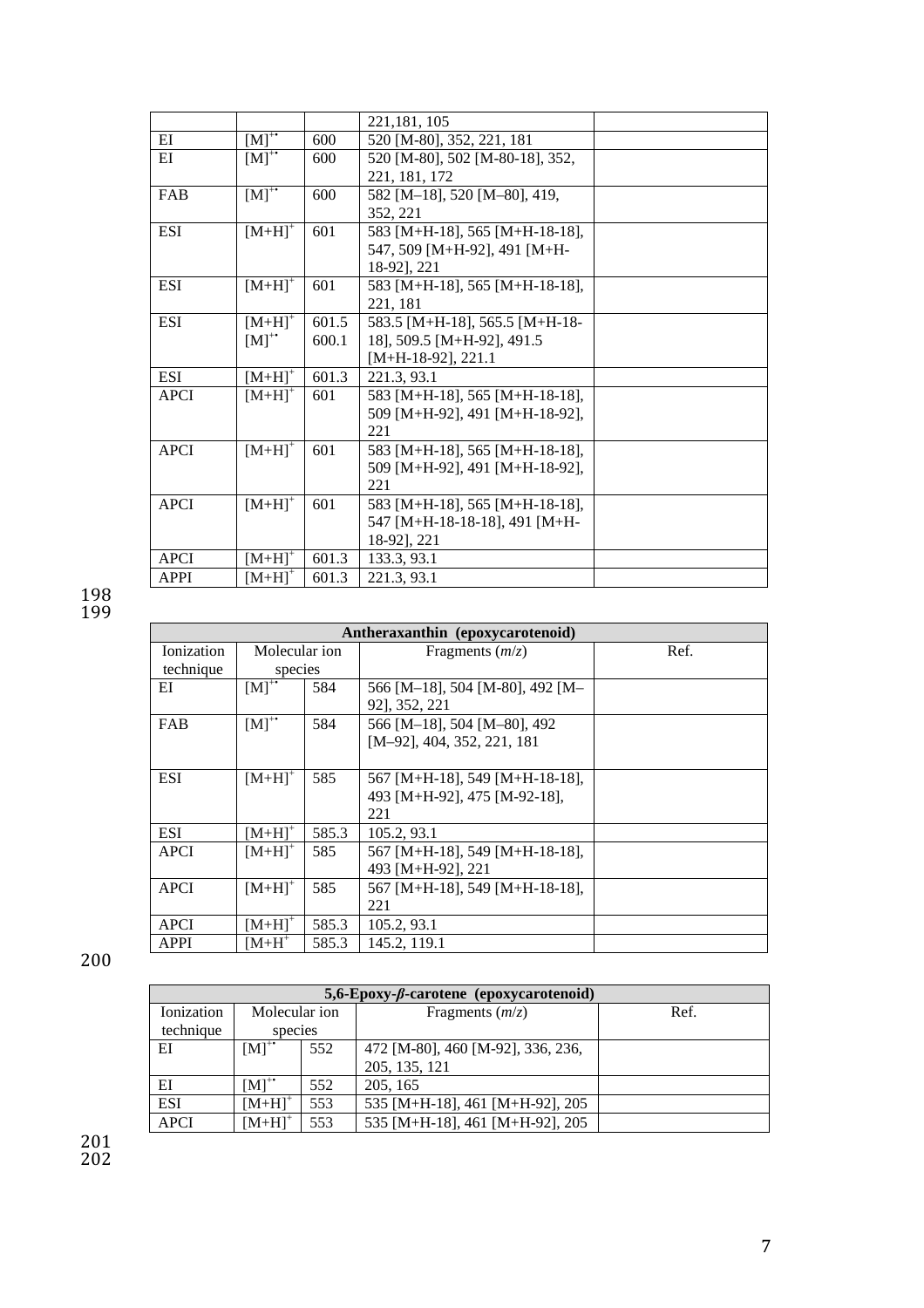|             | Zeaxanthin (hydroxycarotenoid) |       |                                   |      |  |  |  |
|-------------|--------------------------------|-------|-----------------------------------|------|--|--|--|
| Ionization  | Molecular ion                  |       | Fragments $(m/z)$                 | Ref. |  |  |  |
| technique   | species                        |       |                                   |      |  |  |  |
| ΕI          | $\overline{[M]^{**}}$          | 568   | 550 [M-18], 476 [M-92], 462 [M-   |      |  |  |  |
|             |                                |       | 106], 133, 109, 91, 69, 43        |      |  |  |  |
| EI          | $[M]^{+}$                      | 568   | 462 [M-106], 153                  |      |  |  |  |
| <b>FAB</b>  | $[M]^{+}$                      | 568   | 553, 551 [M-17], 489 [M-79], 476  |      |  |  |  |
|             |                                |       | $[M-92]$ , 445, 415 [M-153]       |      |  |  |  |
| ESI         | $[M+H]$ <sup>+</sup>           | 569   | 551, 533 [M+H-18-18], 463         |      |  |  |  |
|             |                                |       | $[M+H-106]$                       |      |  |  |  |
| <b>ESI</b>  | $[M+H]$ <sup>+</sup>           | 568.9 | 550.9 [M+H-18], 532.9             |      |  |  |  |
|             | $[M]^{+}$                      | 567.9 | $[M+H-18-18]$ , 476.4 $[M+H-92]$  |      |  |  |  |
| <b>ESI</b>  | $[M]^{T}$                      | 568   | 476.6 [M-92], 283.2               |      |  |  |  |
| <b>APCI</b> | $[M+H]$ <sup>+</sup>           | 569   | 551 [M+H-18], 533 [M+H-18-        |      |  |  |  |
|             |                                |       | 18], 463 [M+H-106]                |      |  |  |  |
| <b>APCI</b> | $[M+H]$ <sup>+</sup>           | 569.4 | $551.5$ [M+H-18], 135             |      |  |  |  |
| <b>APCI</b> | $[M+H]$ <sup>+</sup>           | 569.4 | 551.4 $[M+H-18]$ , 477.4 $[M+H-$  |      |  |  |  |
|             |                                |       | 92], 459.4 [M+H-18-92], 416.3     |      |  |  |  |
|             |                                |       | $[M+H-153]$ , 175.2, 135.1, 119.1 |      |  |  |  |
| <b>APCI</b> | $[M+H]$ <sup>+</sup>           | 569   | 551 [M+H-18], 533                 |      |  |  |  |
|             |                                |       | $[M+H-18-18]$ , 459 $[M+H-18-$    |      |  |  |  |
|             |                                |       | 92], 416 [M+H-153], 175           |      |  |  |  |
| <b>APPI</b> | $[M+H]^+$                      | 569.4 | 477.6 [M+H-92], 135               |      |  |  |  |

 $\frac{204}{ }$ 205

 $\mathbf{I}$ 

# *α***-Cryptoxanthin (hydroxycarotenoid)**

|             | <i>B</i> -Cryptoxanthin (hydroxycarotenoid) |               |                              |      |  |  |  |
|-------------|---------------------------------------------|---------------|------------------------------|------|--|--|--|
| Ionization  |                                             | Molecular ion | Fragments $(m/z)$            | Ref. |  |  |  |
| technique   |                                             | species       |                              |      |  |  |  |
| ΕI          | $[M]^{*}$                                   | 552           | 534 [M-18], 460 [M-92], 442, |      |  |  |  |
|             |                                             |               | 105                          |      |  |  |  |
| EI          | $[M]^{+}$                                   | 552           | 460 [M-92], 446 [M-106], 399 |      |  |  |  |
|             |                                             |               | $[M-153]$                    |      |  |  |  |
| FAB         | $[M]^{+}$                                   | 552           | 537, 535 [M-17], 460 [M-92], |      |  |  |  |
|             |                                             |               | 445                          |      |  |  |  |
| ESI         | $[M+H]$ <sup>+</sup>                        | 553           | 535 [M+H-18], 497, 461       |      |  |  |  |
|             |                                             |               | $[M+H-92]$                   |      |  |  |  |
| <b>ESI</b>  | $[M+H]$ <sup>+</sup>                        | 553.6         | 461.6 [M+H-92], 119          |      |  |  |  |
| <b>APCI</b> | $[M+H]$ <sup>+</sup>                        | 553           | 535 [M+H-18], 495, 461 [M+H- |      |  |  |  |
|             |                                             |               | 921                          |      |  |  |  |
| <b>APCI</b> | $[M+H]$ <sup>+</sup>                        | 553           | 535 [M+H-18], 495, 461 [M+H- |      |  |  |  |
|             |                                             |               | 92]                          |      |  |  |  |
| <b>APCI</b> | $[M+H]$ <sup>+</sup>                        | 553           | 535 [M+H-18]                 |      |  |  |  |
| <b>APCI</b> | $[M+H]$ <sup>+</sup>                        | 553.6         | 461.6 [M+H-92], 119          |      |  |  |  |
| <b>APCI</b> | $[M+H]$ <sup>+</sup>                        | 553.4         | 535.4 [M+H-18], 461.4 [M+H-  |      |  |  |  |
|             |                                             |               | 92], 400.3 [M+H-153], 177.2, |      |  |  |  |
|             |                                             |               | 135.1, 119.1                 |      |  |  |  |
| <b>APPI</b> | $[M]^{**}$                                  | 552.6         | 460.6 [M-92], 119            |      |  |  |  |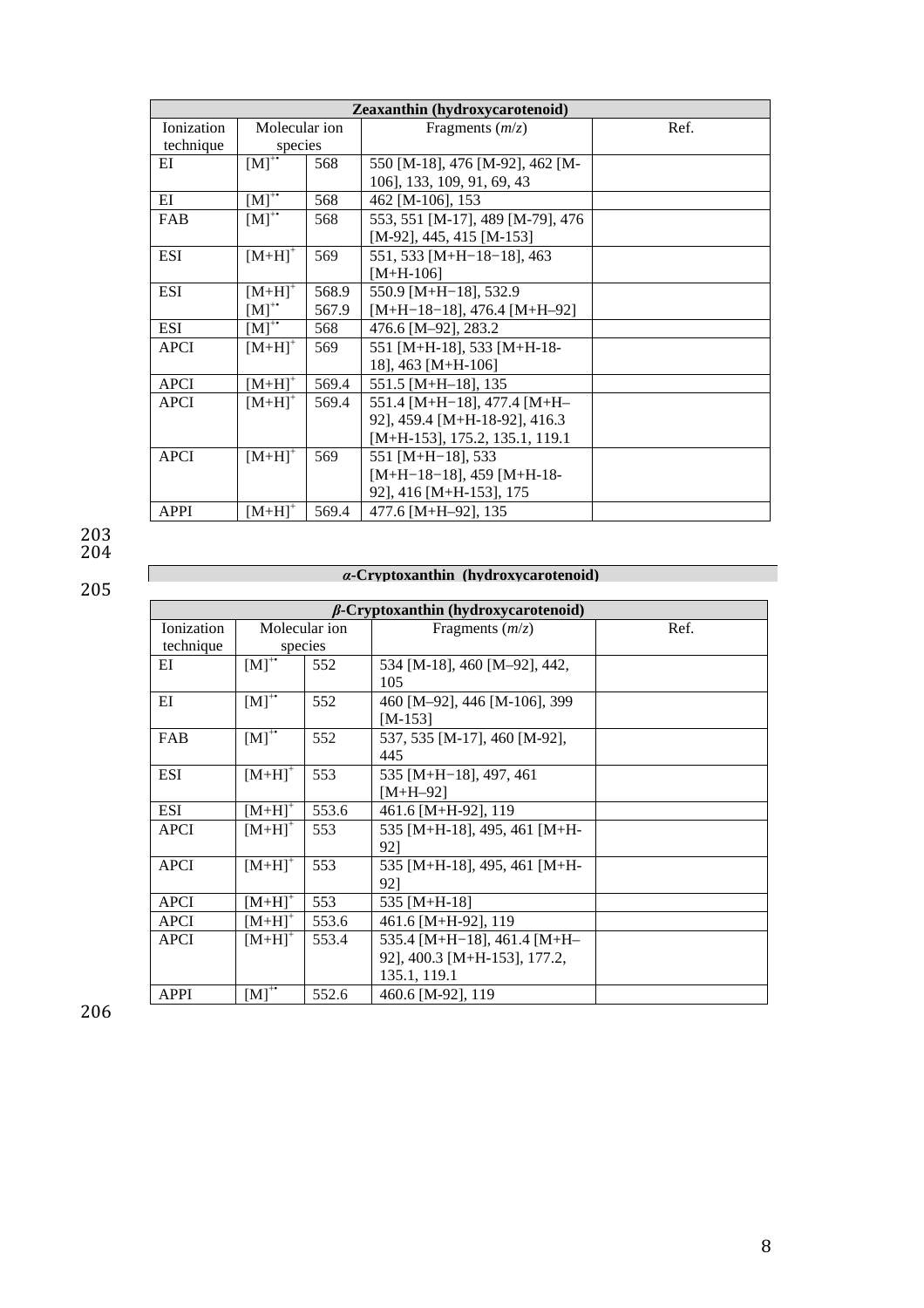|             | Lutein (hydroxycarotenoid) |       |                                    |      |  |  |  |
|-------------|----------------------------|-------|------------------------------------|------|--|--|--|
| Ionization  | Molecular ion              |       | Fragments $(m/z)$                  | Ref. |  |  |  |
| technique   | species                    |       |                                    |      |  |  |  |
| EI          | $[M]^{**}$                 | 568   | 550 [M-18], 512 [M-56], 476 [M-    |      |  |  |  |
|             |                            |       | 92], 462 [M-106], 458 [M-92-18],   |      |  |  |  |
|             |                            |       | 415 [M-153], 392, 324, 133, 109,   |      |  |  |  |
|             |                            |       | 91, 83, 69, 43                     |      |  |  |  |
| EI          | $[M]^{+}$                  | 568   | 550 [M-18], 476 [M-92], 193, 153   |      |  |  |  |
| $E$ I       | $[M]^{+}$                  | 568   | 550 [M-18], 476 [M-92], 415 [M-    |      |  |  |  |
|             |                            |       | 153], 193, 153                     |      |  |  |  |
| FAB         | $[M]$ <sup>*</sup>         | 568   | 476 [M-92], 428                    |      |  |  |  |
| <b>ESI</b>  | $[M+H]$ <sup>+</sup>       | 569   | 551 [M+H-18], 533                  |      |  |  |  |
|             |                            |       | $[M+H-18-18]$ , 463 $[M+H-106]$    |      |  |  |  |
| <b>ESI</b>  | $[M+H]$ <sup>+</sup>       | 569   | 551 [M+H-18], 533 [M+H-18-         |      |  |  |  |
|             |                            |       | 18], 416 [M+H-153], 376            |      |  |  |  |
| <b>ESI</b>  | $[M+H]$ <sup>+</sup>       | 568.9 | 550.9 [M-18], 532.9 [M-18-18],     |      |  |  |  |
|             | $[M]^{**}$                 | 567.9 | 476.4 4 [M-92], 429.4              |      |  |  |  |
| <b>ESI</b>  | $[M]^{+}$                  | 568   | 476.6, 283.2                       |      |  |  |  |
| <b>ESI</b>  | $\overline{[M]^{**}}$      | 568.5 | 550.5 [M-18], 476.5, 429.5         |      |  |  |  |
| <b>APCI</b> | $[M+H]$ <sup>+</sup>       | 569   | 551 [M+ H-18], 533                 |      |  |  |  |
|             |                            |       | $[M+H-18-18]$ , 477 $[M+H-92]$ ,   |      |  |  |  |
|             |                            |       | 463 [M+H-106], 459 [M+H-18-        |      |  |  |  |
|             |                            |       | 92]                                |      |  |  |  |
| <b>APCI</b> | $[M+H]$ <sup>+</sup>       | 569.4 | 551.5, 135                         |      |  |  |  |
| <b>APCI</b> | $[M+H]$ <sup>+</sup>       | 569.4 | 551.4 [M+H-18], 495.4              |      |  |  |  |
|             |                            |       | $[M+H-18-56]$ , 477.4 $[M+H-92]$ , |      |  |  |  |
|             |                            |       | 459.4 [M+H-18-92], 430.3,          |      |  |  |  |
|             |                            |       | 416.3 [M+H-153], 175.2, 119.1,     |      |  |  |  |
|             |                            |       | 135.1                              |      |  |  |  |
| <b>APCI</b> | nd                         | nd    | 551 [M+H-18], 533                  |      |  |  |  |
|             |                            |       | $[M+H-18-18]$ , 495                |      |  |  |  |
|             |                            |       | $[M+H-18-56]$ , 459                |      |  |  |  |
|             |                            |       | $[M+H-18-92]$ , 430, 175           |      |  |  |  |
| <b>APPI</b> | $[M+H]$ <sup>+</sup>       | 569.4 | 338.5, 135                         |      |  |  |  |
|             | $[M]^{+}$                  | 568   |                                    |      |  |  |  |

| Astaxanthin (ketocarotenoid) |                      |       |                                   |      |  |  |
|------------------------------|----------------------|-------|-----------------------------------|------|--|--|
| Ionization                   | Molecular ion        |       | Fragments $(m/z)$                 | Ref. |  |  |
| technique                    | species              |       |                                   |      |  |  |
| EI                           | $[M]$ <sup>+</sup>   | 596   | 580, 564 [M-16-16], 504 [M-92],   |      |  |  |
|                              |                      |       | 490 [M-106], 445, 133, 109, 91,   |      |  |  |
|                              |                      |       | 83, 69, 59, 43                    |      |  |  |
| <b>FAB</b>                   | $[M]^{**}$           | 596   | 579 [M-17], 472 [M-92], 550, 540, |      |  |  |
|                              |                      |       | 443, 429                          |      |  |  |
| <b>ESI</b>                   | $[M+H]^+$            | 597.6 | 505.4 [M+H-92], 147.1             |      |  |  |
| <b>APCI</b>                  | $[M+H]$ <sup>+</sup> | 597.6 | 579.6 [M-18], 147.1               |      |  |  |
| <b>APCI</b>                  | $[M+H]$ <sup>+</sup> | 597.4 | 579.4 [M+H-18], 379.3, 285.2,     |      |  |  |
|                              |                      |       | 201.1, 173.1, 147.1               |      |  |  |
| <b>APCI</b>                  | $[M+H]$ <sup>+</sup> | 597   | 579 [M+H-18], 561 [M-18-18],      |      |  |  |
|                              |                      |       | 505 [M-92], 379, 285              |      |  |  |
| <b>APPI</b>                  | $[M+H]^{+}$          | 597.6 | 579.6 [M-18], 147.1               |      |  |  |
|                              |                      |       | Canthaxanthin (ketocarotenoid)    |      |  |  |
| Ionization                   | Molecular ion        |       | Fragments $(m/z)$                 | Ref. |  |  |
| technique                    | species              |       |                                   |      |  |  |
| ΕI                           | $[M]$ <sup>*</sup>   | 564   | 549 [M-15], 508, 472 [M-92],      |      |  |  |
|                              |                      |       | 485, 458 [M-106], 426, 406,       |      |  |  |
|                              |                      |       | 361, 133, 109, 91, 83, 69, 43     |      |  |  |
| FAB                          | $[M]^{+}$            | 564   | 472 [M-92], 430, 363              |      |  |  |
| <b>APCI</b>                  | $[M+H]^+$            | 565   | nd                                |      |  |  |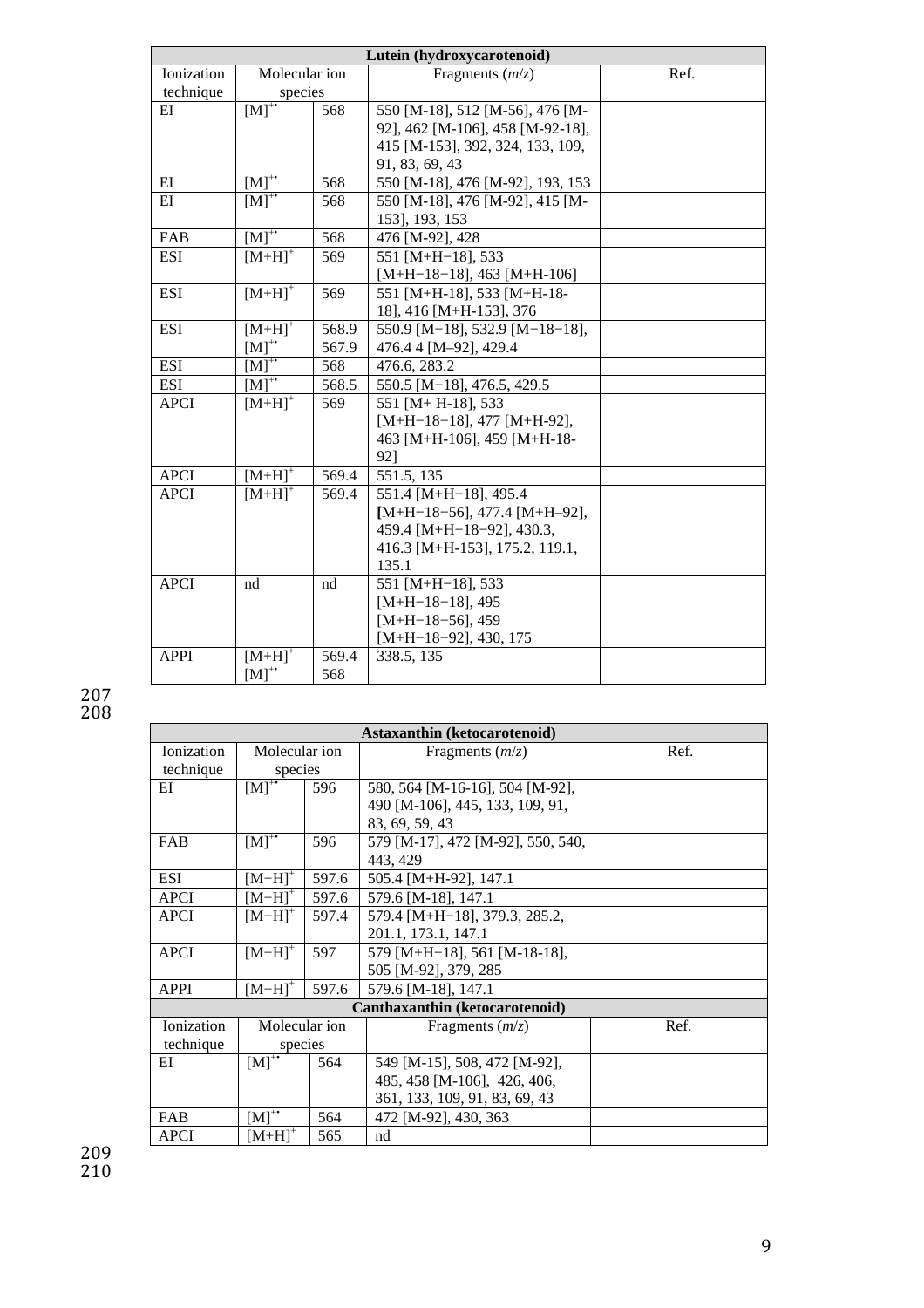| Echinenone (ketocarotenoid) |               |       |                                 |      |  |
|-----------------------------|---------------|-------|---------------------------------|------|--|
| Ionization                  | Molecular ion |       | Fragments $(m/z)$               | Ref. |  |
| technique                   | species       |       |                                 |      |  |
| ΕI                          | $[M]^{+}$     | 550   | 535 [M-15] 558 [M-92], 471, 444 |      |  |
|                             |               |       | [M-106], 392, 347, 133, 91, 69  |      |  |
| EI                          | $[M]^{+}$     | 550   | 558 [M-92], 444 [M-106]         |      |  |
| <b>ESI</b>                  | $[M+H]^+$     | 551.6 | 93, 69                          |      |  |
| <b>APCI</b>                 | $[M+H]^+$     | 551.6 | 93.69                           |      |  |
| <b>APCI</b>                 | $[M+H]^{+}$   | 551.4 | 471.4 [M+H-80], 536.4, 495.4,   |      |  |
|                             |               |       | 459.4 [M+H-92], 255.2, 203.1,   |      |  |
|                             |               |       | 133.1                           |      |  |
| <b>APPI</b>                 | $[M]^{**}$    | 550.6 | 93, 69                          |      |  |

|             | $\beta$ -Apo-8'-carotenal (oxocarotenoid) |       |                                    |      |  |  |
|-------------|-------------------------------------------|-------|------------------------------------|------|--|--|
| Ionization  | Molecular ion                             |       | Fragments $(m/z)$                  | Ref. |  |  |
| technique   | species                                   |       |                                    |      |  |  |
| ΕI          | $[M]^{+}$                                 | 416   | 324 [M-92], 310 [M-106], 309,      |      |  |  |
|             |                                           |       | 281, 267, 251, 239, 209, 195, 183, |      |  |  |
|             |                                           |       | 166, 157, 145, 133, 119, 105, 91,  |      |  |  |
|             |                                           |       | 82, 69, 55, 41                     |      |  |  |
| FAB         | $[M]^{+}$                                 | 416   | 360, 347, 337 [M-79], 333, 279,    |      |  |  |
|             |                                           |       | 267, 143, 119, 105                 |      |  |  |
| <b>APCI</b> | $[M+HI^+]$                                | 417.5 | 325.3 M+H-92], 94.9                |      |  |  |
| <b>APCI</b> | $[M+H]$ <sup>+</sup>                      | 417.3 | 399.3 [M+H-18], 389.3, 361.3,      |      |  |  |
|             |                                           |       | 338.3, 325.3 [M+H-92], 293.2,      |      |  |  |
|             |                                           |       | 157.1, 119.1, 95.1                 |      |  |  |
| <b>APPI</b> | $[M+H]^{+}$                               | 417.5 | 145.2, 119                         |      |  |  |

#### 213 214

|                   | Lycopene (carotene) |         |                                   |      |  |  |
|-------------------|---------------------|---------|-----------------------------------|------|--|--|
| <b>Ionization</b> | Molecular ion       |         | Fragments $(m/z)$                 | Ref. |  |  |
| technique         |                     | species |                                   |      |  |  |
| ЕI                | $[M]^{**}$          | 536     | 467 [M-69], 444 [M-92], 430       |      |  |  |
|                   |                     |         | [M-106], 133, 109, 91, 83, 69, 43 |      |  |  |
| EI                | $[M]$ <sup>**</sup> | 536     | 467 [M-69], 444 [M-92], 430       |      |  |  |
|                   |                     |         | $[M-106]$ , 69                    |      |  |  |
| ΕI                | $[M]^{H}$           | 536     | 467 [M-69], 444 [M-92], 430       |      |  |  |
|                   |                     |         | $[M-106]$                         |      |  |  |
| <b>FAB</b>        | $[M]^{*}$           | 536     | 467 [M-69], 444 [M-92], 209,      |      |  |  |
|                   |                     |         | 185, 183, 171, 169, 157, 145,     |      |  |  |
|                   |                     |         | 143, 131, 119, 105, 91            |      |  |  |
| ESI               | $[M]^{+}$           | 536.7   | 444.7 [M-92], 69                  |      |  |  |
| <b>ESI</b>        | $[M]^{**}$          | 536.4   | 467.4 [M-69] (80), 444.4 [M-92]   |      |  |  |
| <b>APCI</b>       | $[M+H]^+$           | 537     | 467 [M-69], 444 [M-92]            |      |  |  |
| <b>APCI</b>       | $[M+H]^+$           | 537.7   | 93, 69                            |      |  |  |
| <b>APCI</b>       | $[M+H]^+$           | 537.4   | 457 [M+H-80], 413.3, 177.2,       |      |  |  |
|                   |                     |         | 137.1, 121.1                      |      |  |  |
| <b>APPI</b>       | $[M]^{**}$          | 536.7   | 93.69                             |      |  |  |

215  $\frac{1}{216}$ 

| <b>Phytofluene</b> (carotene) |               |     |                               |      |  |  |
|-------------------------------|---------------|-----|-------------------------------|------|--|--|
| Ionization                    | Molecular ion |     | Fragments $(m/z)$             | Ref. |  |  |
| technique                     | species       |     |                               |      |  |  |
| EI                            | $[M]^{+}$     | 542 | 405 [M-137], 337 [M-205]      |      |  |  |
| EI                            | $[M]^{+}$     | 542 | 405 [M-137], 337 [M-205], 137 |      |  |  |
|                               |               |     | $[M-405]$ , 69                |      |  |  |
| <b>FAB</b>                    | $[M]^{+}$     | 542 | 337 [M-205], 448 [M-94], 405  |      |  |  |
|                               |               |     | $[M-137]$                     |      |  |  |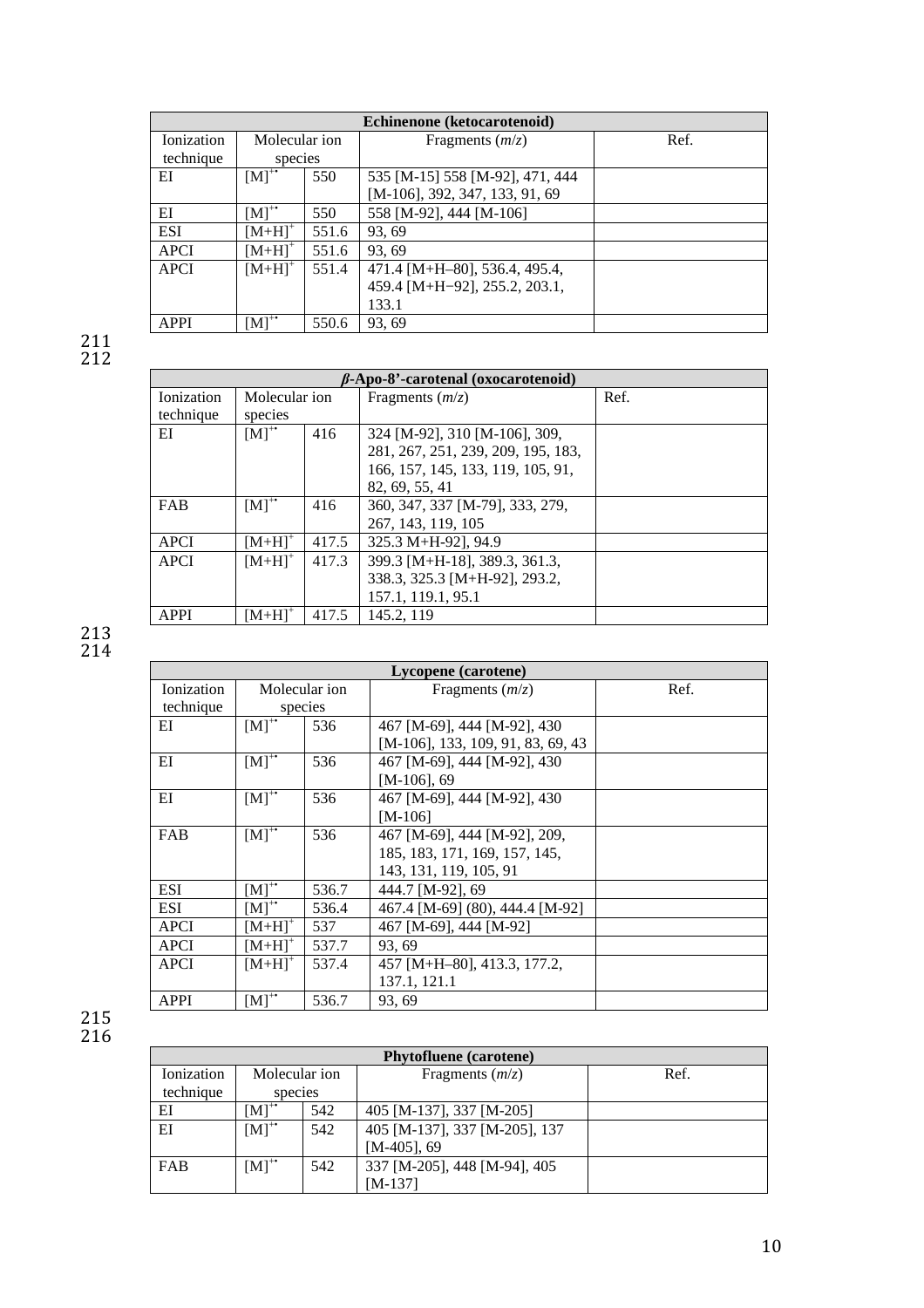| <b>ESI</b>  | $[M+H]^+$                   | 543   | 406 [M+H-137], 338 [M+H-205]  |  |
|-------------|-----------------------------|-------|-------------------------------|--|
| <b>ESI</b>  | $\left[\text{M}\right]^{+}$ | 542.5 | 93.69                         |  |
| APCI        | $[M+H]$ <sup>+</sup>        | 543   | 461, 406 [M+H-137], 338 [M+H- |  |
|             |                             |       | 2051                          |  |
| APCI        | $[M+H]$ <sup>+</sup>        | 543   | 461, 406 [M+H-137], 338 [M+H- |  |
|             |                             |       | 2051                          |  |
| <b>APCI</b> | $[M+H]^+$                   | 543.5 | 93.69                         |  |
| <b>APPI</b> | $[M]^+$                     | 542.5 | 93.69                         |  |

| <b>Phytoene</b> (carotene) |                      |       |                              |      |  |
|----------------------------|----------------------|-------|------------------------------|------|--|
| Ionization                 | Molecular ion        |       | Fragments $(m/z)$            | Ref. |  |
| technique                  | species              |       |                              |      |  |
| EI                         | $[M]^{**}$           | 544   | 450 [M-94], 339 [M-205]      |      |  |
| EI                         | $[M]^{**}$           | 544   | 339 [M-205], 137 [M-407], 69 |      |  |
| FAB                        | $[M]^{+}$            | 544   | 339 [M-205], 450 [M-94], 407 |      |  |
|                            |                      |       | $[M-137]$                    |      |  |
| <b>ESI</b>                 | $[M+H]$ <sup>+</sup> | 545   | 339 [M-205]                  |      |  |
| <b>ESI</b>                 | $[M]^{**}$           | 544.5 | 81,69                        |      |  |
| <b>APCI</b>                | $[M+H]^{+}$          | 545   | 489, 339 [M-205], 435        |      |  |
| <b>APCI</b>                | $[M+H]^+$            | 545.5 | 81,69                        |      |  |
| <b>APPI</b>                | $[M]^{**}$           | 544.5 | 81,69                        |      |  |

219 220

221

| $\beta$ -Zeacarotene (carotene) |               |     |                               |      |  |  |
|---------------------------------|---------------|-----|-------------------------------|------|--|--|
| Ionization                      | Molecular ion |     | Fragments $(m/z)$             | Ref. |  |  |
| technique                       | species       |     |                               |      |  |  |
| ΕI                              | $[M]^{**}$    | 538 | 446 [M-92], 401 [M-137]       |      |  |  |
| EI                              | $[M]^{+}$     | 538 | 401 [M-137], 309 [M-137-92]   |      |  |  |
| <b>APCI</b>                     | $[M+H]^+$     | 539 | 455, 402 [M+H-137], 310 [M+H- |      |  |  |
|                                 |               |     | 137-921                       |      |  |  |

222 223

|             | $\gamma$ -Carotene (carotene) |       |                                  |      |  |  |
|-------------|-------------------------------|-------|----------------------------------|------|--|--|
| Ionization  | Molecular ion                 |       | Fragments $(m/z)$                | Ref. |  |  |
| technique   | species                       |       |                                  |      |  |  |
| EI          | $[M]^{+}$                     | 536   | 467 [M-69], 444 [M-92], 375 [M-  |      |  |  |
|             |                               |       | 92-69], 361 [M-106-69], 430 [M-  |      |  |  |
|             |                               |       | 1061                             |      |  |  |
| EI          | $[M]^{+}$                     | 536   | 467 [M-69], 444 [M-92], 430 [M-  |      |  |  |
|             |                               |       | 1061                             |      |  |  |
| <b>FAB</b>  | $[M]^{**}$                    | 536   | 467 [M-69], 444 [M-92]           |      |  |  |
| <b>APCI</b> | $[M+H]^{+}$                   | 537   | 467 [M-69], 444 [M-92]           |      |  |  |
| <b>APCI</b> | $[M+H]^{+}$                   | 537.4 | 457.4 [M+H-80], 399.3, 269.2,    |      |  |  |
|             |                               |       | 255.2, 177.2, 145.1, 137.1 [M+H- |      |  |  |
|             |                               |       | 400], 119.1                      |      |  |  |

224 225

|             | $\delta$ -Carotene (carotene) |     |                                 |      |  |
|-------------|-------------------------------|-----|---------------------------------|------|--|
| Ionization  | Molecular ion                 |     | Fragments $(m/z)$               | Ref. |  |
| technique   | species                       |     |                                 |      |  |
| ΕI          | $[M]^{+}$                     | 536 | 480 [M-56], 467 [M-69], 444 [M- |      |  |
|             |                               |     | 92], 430 [M-106], 388, 375, 361 |      |  |
| <b>APCI</b> | $[M+HI^*$                     | 537 | 481 [M+H-56], 444 [M-92]        |      |  |

| $\alpha$ -Carotene (carotene) |
|-------------------------------|
|-------------------------------|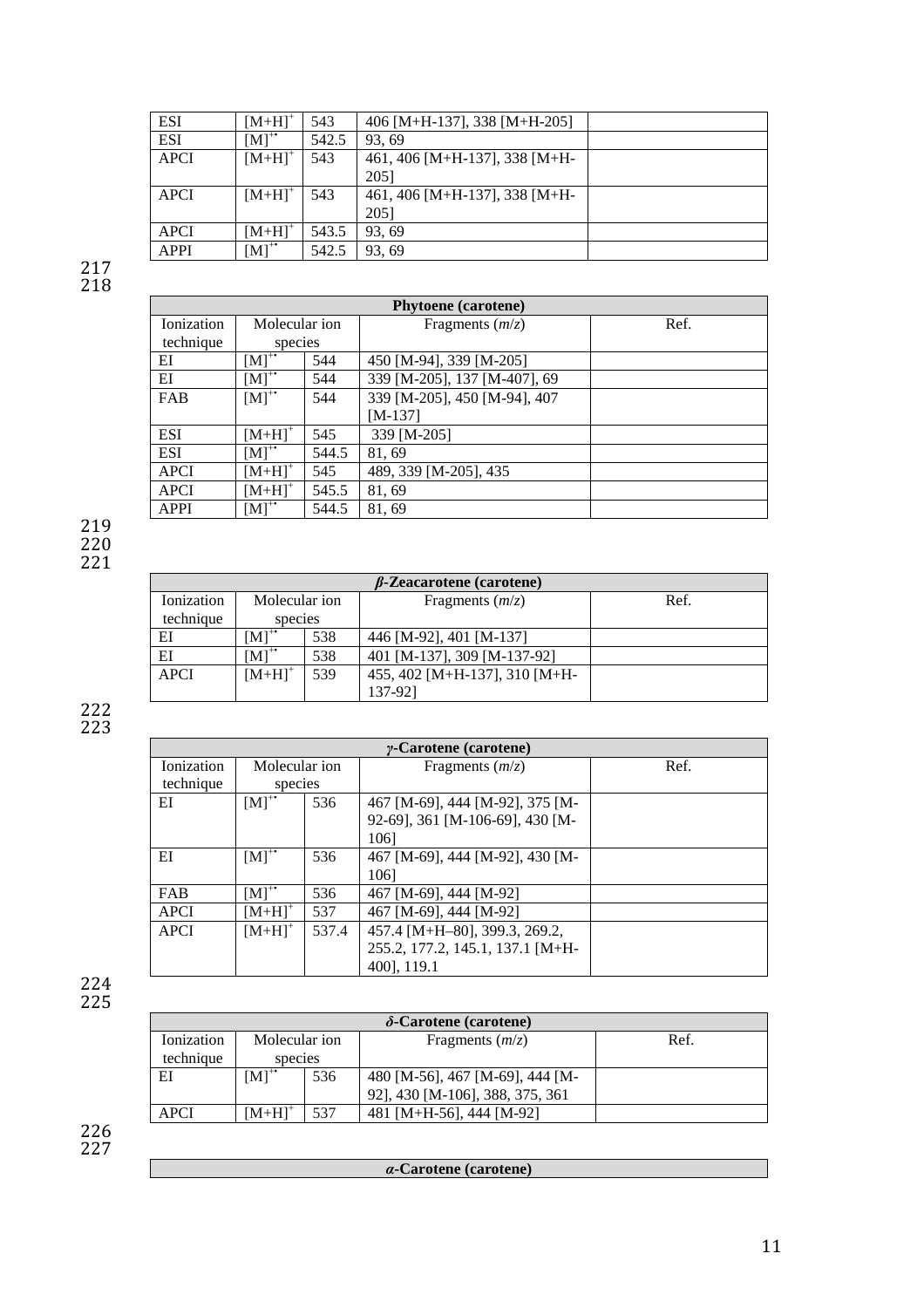| Ionization  | Molecular ion        |       | Fragments $(m/z)$                 | Ref. |
|-------------|----------------------|-------|-----------------------------------|------|
| technique   | species              |       |                                   |      |
| ΕI          | $[M]^{+}$            | 536   | 480 [M-56], 444 [M-92], 430 [M-   |      |
|             |                      |       | 106], 388, 378, 374               |      |
| ΕI          | $[M]^{+}$            | 536   | 444 [M-92]                        |      |
| FAB         | $[M]^{+}$            | 536   | 521 [M-15], 480 [M-56], 444 [M-   |      |
|             |                      |       | 92], 388 [M-56-92]                |      |
| <b>ESI</b>  | $[M]^{+}$            | 536.4 | 536.4, 444.4 [M-92], 177.4, 137.4 |      |
|             |                      |       | [M-399]                           |      |
| <b>APCI</b> | $[M+H]$ <sup>+</sup> | 537   | 481 [M+H-56], 444 [M-92]          |      |
| <b>APCI</b> | $[M+H]$ <sup>+</sup> | 537   | 481 [M+H-56], 444 [M-92]          |      |
| <b>APCI</b> | $[M+H]$ <sup>+</sup> | 537   | 481 [M+H-56], 444 [M-92]          |      |
| <b>APCI</b> | $[M+H]^{+}$          | 537.4 | 457.4 [M+H-80], 413.3, 177.2,     |      |
|             |                      |       | 137.1, 123.1                      |      |

228 229 230

|             | $\beta$ -Carotene (carotene) |       |                                    |      |  |  |  |
|-------------|------------------------------|-------|------------------------------------|------|--|--|--|
| Ionization  | Molecular ion                |       | Fragments $(m/z)$                  | Ref. |  |  |  |
| technique   | species                      |       |                                    |      |  |  |  |
| $E$ I       | $[M]^{**}$                   | 536   | 444 [M-92], 430 [M-106], 119,      |      |  |  |  |
|             |                              |       | 109, 91, 83, 69, 43                |      |  |  |  |
| EI          | $[M]^{T}$                    | 536   | 444 [M-92], 430 [M-106], 399       |      |  |  |  |
|             |                              |       | [M-137], 137 [M-399], 105          |      |  |  |  |
| $E$ I       | $[M]^{+}$                    | 536   | 444 [M-92], 430 [M-106], 399       |      |  |  |  |
|             |                              |       | $[M-137]$                          |      |  |  |  |
| FAB         | $[M]^{+}$                    | 536   | 521 [M-15], 489, 444 [M-92], 429   |      |  |  |  |
|             |                              |       | $[M-92-15]$ , 399 $[M-137]$ , 157, |      |  |  |  |
|             |                              |       | 143, 119, 105, 91, 69, 55          |      |  |  |  |
| <b>ESI</b>  | $[M+H]$ <sup>+</sup>         | 537   | 444 [M-92]                         |      |  |  |  |
| <b>ESI</b>  | $[M+H]$ <sup>+</sup>         | 537   | 445 [M-92], 203, 177, 149, 137     |      |  |  |  |
|             |                              |       | $[M+H-400]$ , 123                  |      |  |  |  |
| <b>ESI</b>  | $[M+H]$ <sup>+</sup>         | 536.9 | 444.2 [M-92], 430.3 [M-106],       |      |  |  |  |
|             | $[M]^{*}$                    | 535.9 | 399.3 [M-137]                      |      |  |  |  |
| <b>ESI</b>  | $[M]^{**}$                   | 536.7 | 444.7 [M-92], 69                   |      |  |  |  |
| <b>ESI</b>  | $[M]^{**}$                   | 536.4 | 444.4 [M-92], 177.4, 137.4 [M-     |      |  |  |  |
|             |                              |       | 399]                               |      |  |  |  |
| <b>APCI</b> | $[M+H]$ <sup>+</sup>         | 537   | 444 [M-92]                         |      |  |  |  |
| <b>APCI</b> | $[M+H]$ <sup>+</sup>         | 537.7 | 445.7 [M-92], 119                  |      |  |  |  |
| <b>APCI</b> | $[M+H]$ <sup>+</sup>         | 537.4 | 457.4 [M+H-80], 445.4 [M+H-        |      |  |  |  |
|             |                              |       | 92], 413.3, 400.3 [M+H-137],       |      |  |  |  |
|             |                              |       | 269.2, 177.2, 137.1 [M+H-400]      |      |  |  |  |
| <b>APCI</b> | $[M+H]$ <sup>+</sup>         | 537   | 444 [M-92], 413 [M-124], 400       |      |  |  |  |
|             |                              |       | [M-137], 269, 177                  |      |  |  |  |
| <b>APPI</b> | $[M]^{**}$                   | 536.7 | 444.7 [M-92], 119                  |      |  |  |  |

231 nd: not detected

# 232 **IV. CHARACTERISTIC CAROTENOID FRAGMENTATION PATTERNS**

#### 233 **A. Improvements in the detection of carotenoids using APCI-MS/MS**

234 Since MS/MS can provide high sensitivity and selectivity for the identification and 235 quantitative analysis of carotenoids in biological samples, we evaluated several characteristic quantitative analysis of carotenoids in biological samples, we evaluated several characteristic 236 transitions to analyze these molecules. Transitions to distinguish between carotenoids were<br>237 monitored considering the  $m/z$  value of protonated molecules as precursor ions, and the  $m/z$ 237 monitored considering the  $m/z$  value of protonated molecules as precursor ions, and the  $m/z$ <br>238 value of ions reported in the literature as product ions. All analyses were carried out in 238 value of ions reported in the literature as product ions. All analyses were carried out in 239 positive ion mode. Table 4 summarizes the best transitions encountered to identify positive ion mode. Table 4 summarizes the best transitions encountered to identify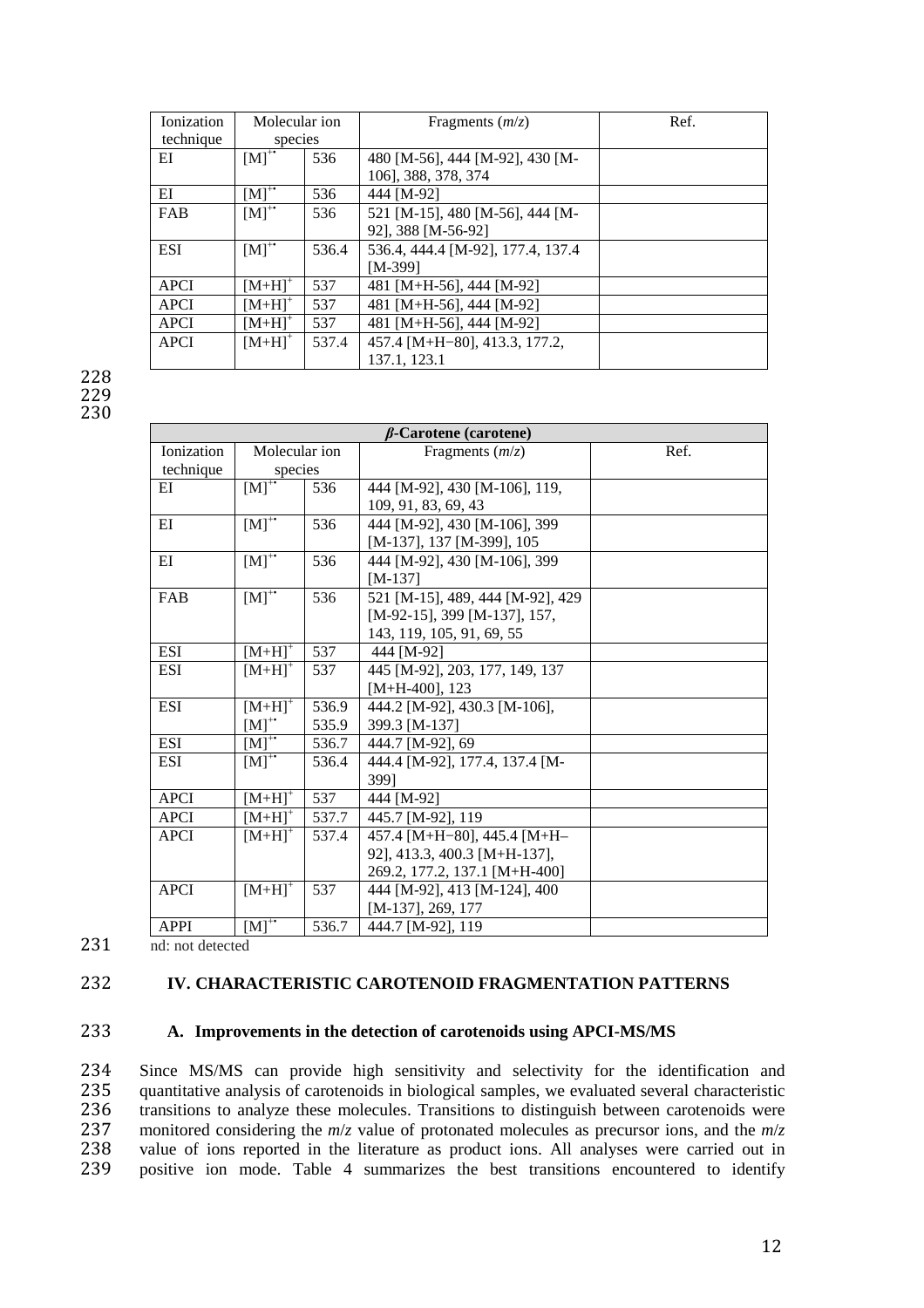240 carotenoids. Figure 1 shows the structures of the carotenoids indicated in Table 4.

241 Common carotenoid product ions among pigments bearing the same functional group were 242 observed (see Table 4). The  $m/z$  147 product ion was observed in ketocarotenoids containing 243 a hydroxyl group in carbon 3, (3') and a keto group in carbon 4, (4') in the  $\beta$ -ring. In addition, 243 a hydroxyl group in carbon 3, (3') and a keto group in carbon 4, (4') in the  $\beta$ -ring. In addition,<br>244 the transition obtained with this ion corresponded to the strongest signal strength for these 244 the transition obtained with this ion corresponded to the strongest signal strength for these<br>245 compounds. The  $m/z$  203.1 product ion was given by echinenone, canthaxanthin and compounds. The  $m/z$  203.1 product ion was given by echinenone, canthaxanthin and 246 adonirubin. This signal is characteristic of carotenoids containing a keto group (as the only 247 substituent on the *β*-ring) conjugated to the polyene chain. The *m/z* 135.1 product ion was 248 characteristic of hydroxylated carotenoids, such as adonixanthin, lutein, zeaxanthin and *β*-249 cryptoxanthin. Other characteristic fragment ions reported in the literature (see Table 3) were<br>250 also monitored to determine possible useful transitions. For example, the  $[M+H-92]$ <sup>+</sup> product 250 also monitored to determine possible useful transitions. For example, the  $[M+H-92]^+$  product 251 ion was detected in *α*-cryptoxanthin and *β*-zeacarotene. The loss of a water molecule [M+H-252 18]<sup>+</sup> was diagnostic for pigments such as neoxanthin and astaxanthin. 18]<sup>+</sup> 252 was diagnostic for pigments such as neoxanthin and astaxanthin.

|                        |                         | <b>Precursor</b> | Product ion          | <b>Collision</b> |
|------------------------|-------------------------|------------------|----------------------|------------------|
| <b>Funtional group</b> | Carotenoid              | ion $(m/z)$      | (m/z)                | Energy (V)       |
|                        | Neoxanthin              | 601.4            | 167.2(Q2)            | 20               |
|                        | Neoxanthin              | 601.4            | 583.4(Q1)            | 10               |
| Epoxycarotenoids       | Violaxanthin            | 601.4            | 93(Q1)               | 45               |
|                        | Violaxanthin            | 601.4            | 133.3(Q2)            | 40               |
|                        | Antheraxanthin          | 585.3            | 93.1(Q1)             | 55               |
|                        | Antheraxanthin          | 585.3            | 105.2(Q2)            | 45               |
|                        | Astaxanthin             | 597.6            | $147^{\circ} (Q1)$   | 40               |
|                        | Astaxanthin             | 597.6            | 579.6(Q2)            | 15               |
|                        | Adonixanthin            | 583.4            | $135.1^{\circ} (Q2)$ | 40               |
|                        | Adonixanthin            | 583.4            | $147^{\circ} (Q1)$   | 40               |
|                        | Adonirubin              | 581.5            | $147^{\circ} (Q1)$   | 40               |
|                        | Adonirubin              | 581.5            | $203.1^a(Q2)$        | 40               |
| Ketocarotenoids        | Canthaxanthin           | 565.9            | 69(Q2)               | 40               |
|                        | Canthaxanthin           | 565.9            | $203.1^{\circ} (Q1)$ | 40               |
|                        | 3-Hydroxyechinenone     | 567.3            | 93(Q2)               | 50               |
|                        | 3-Hydroxyechinenone     | 567.3            | $147^{\rm a}(Q1)$    | 40               |
|                        | Echinenone              | 551.6            | 69(Q1)               | 45               |
|                        | Echinenone              | 551.6            | 93(Q2)               | 35               |
|                        | Echinenone              | 551.6            | $203.1^{\circ}$ (Q3) | 40               |
|                        | Lutein                  | 569.4            | 69(Q1)               | 40               |
|                        | Lutein                  | 569.4            | $135.1^a(Q2)$        | 30               |
|                        | Zeaxanthin              | 569.4            | 93(Q2)               | 40               |
| Hydroxycarotenoids     | Zeaxanthin              | 569.4            | $135.1^{\circ} (Q1)$ | 30               |
|                        | $\alpha$ -Cryptoxanthin | 553.6            | 119(Q2)              | 35               |
|                        | $\alpha$ -Cryptoxanthin | 553.6            | 461.6(Q1)            | 15               |
|                        | $\beta$ -Cryptoxanthin  | 553.6            | 119(Q1)              | 35               |
|                        | $\beta$ -Cryptoxanthin  | 553.6            | $135.1^{\circ} (Q2)$ | 30               |
|                        | Lycopene                | 537.7            | 69(Q1)               | 40               |
|                        | Lycopene                | 537.7            | 93(Q2)               | 50               |
| Carotenes              | $\beta$ -Zeacarotene    | 539.6            | 69.3(Q1)             | 35               |
|                        | $\beta$ -Zeacarotene    | 539.6            | 447(Q2)              | 10               |
|                        | $\alpha$ -Carotene      | 537.6            | 95.1(Q2)             | 35               |
|                        | $\alpha$ -Carotene      | 537.6            | 123.1(Q1)            | 40               |
|                        | $\beta$ -Carotene       | 537.6            | 68,9(Q2)             | 40               |

253 **TABLE 4.** Precursor and product ions obtained by APCI, in positive ion mode, for 254 carotenoids exhibiting distinct functional groups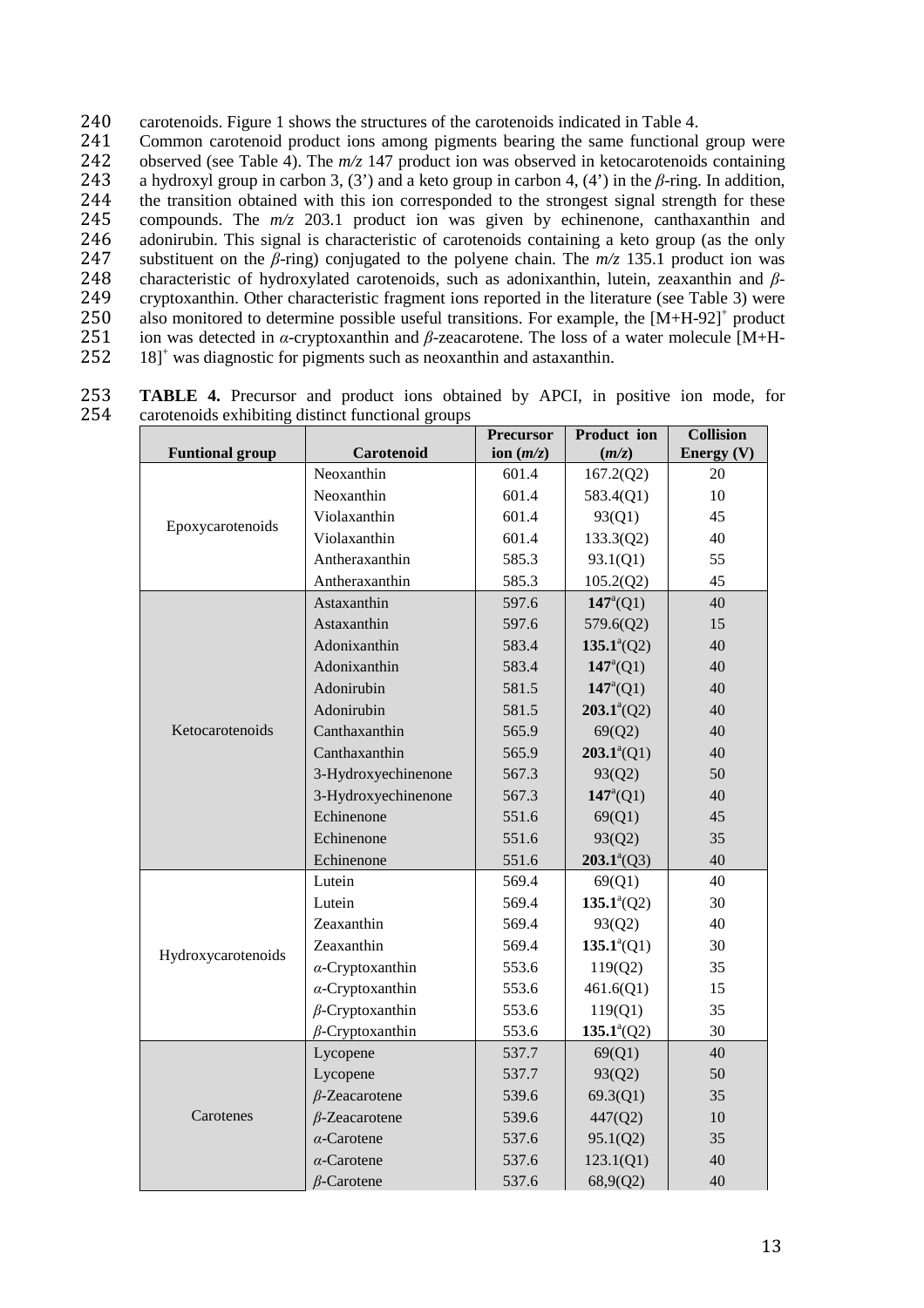| $\beta$ -Carotene | 537.6 | 95.1(Q1) | 35 |
|-------------------|-------|----------|----|
| phytofluene       | 543.5 | 69(Q1)   | 45 |
| phytofluene       | 543.5 | 93(Q2)   | 45 |
| Phytoene          | 545.5 | 69(Q2)   | 35 |
| Phytoene          | 545.5 | 81(Q1)   | 35 |

255 Fragments in bold are common product ions among pigments bearing the same functional group

## 256 **B. Usefulness of intensity fragment ratios to distinguish carotenoids in APCI-MS**

257 Carotenoids with a very similar structure can be differentiated by comparing the intensities of<br>258 specific fragments. Figure 2A shows that in the MS spectrum of lutein, the fragment  $[M+H]$ specific fragments. Figure 2A shows that in the MS spectrum of lutein, the fragment [M+H-259 18]<sup>+</sup> at  $m/z$  551 is a much more abundant ion than the corresponding protonated molecule ( $m/z$ 260 569). However, zeaxanthin exhibits the opposite behavior. Lutein and zeaxanthin are isomers,<br>261 which differ in the location of the double bond in one of the end rings. This difference gives which differ in the location of the double bond in one of the end rings. This difference gives 262 lutein three chiral centers whereas zeaxanthin has two. In addition, this difference causes the 263 OH functional group to be located in the allylic position of the  $\varepsilon$ -ring in lutein, while in 263 OH functional group to be located in the allylic position of the *ε*-ring in lutein, while in 264 zeaxanthin it is located in the *β*-ring and thus not in an allylic position (see Figure 1). The loss zeaxanthin it is located in the  $\beta$ -ring and thus not in an allylic position (see Figure 1). The loss 265 of water as a result of the presence of the hydroxyl group in an allylic position (a hydroxyl 266 group located in  $\varepsilon$ -ring) produces the  $[M+H-18]^+$  ion, which is stabilized by mesomeric 266 group located in  $\varepsilon$ -ring) produces the  $[M+H-18]^+$  ion, which is stabilized by mesomeric effects (see Figure 2A). Consequently, this ion should be more stable than that formed by the 268 loss of water caused by the loss of water caused by the presence of a non-allylic hydroxyl group located in the *β*-ring. The 269 increase in ion stability promotes the loss of water and enhances the corresponding fragment<br>270 ion. This mass spectrometric behavior was used to confirm the identity of carotenoids such as ion. This mass spectrometric behavior was used to confirm the identity of carotenoids such as 271 lutein epoxide and antheraxanthin, and zeinoxanthin and  $\alpha$ -cryptoxanthin.

272 Similarly, Figure 2B indicates that  $\alpha$ - and  $\beta$ -carotene exhibit equivalent transitions in the 273 positive ion mode (e.g., 537.6>445.6, 537.6>123.1, 537.6>119 and 537.6>95.1). However, 273 positive ion mode (e.g., 537.6>445.6, 537.6>123.1, 537.6>119 and 537.6>95.1). However,<br>274 the most intense transition for  $\alpha$ -carotene corresponded to the transition 537.6>123.1, which 274 the most intense transition for *α*-carotene corresponded to the transition 537.6>123.1, which<br>275 was also observed in *β*-carotene but with a lower intensity. *α*-Carotene differs from *β*-carotene 275 was also observed in *β*-carotene but with a lower intensity. *α*-Carotene differs from *β*-carotene 276 only in the position of a double bond in one of the terminal rings, an *α*-ionone moiety (see only in the position of a double bond in one of the terminal rings, an  $\alpha$ -ionone moiety (see 277 Figure 1). The formation of the ion at *m/z* 123.1 was facilitated by the position of the double 278 bond in the terminal ring in *α*-carotene, which enhances the stabilization of the resulting carbocation (see Figure 2B). Comparison of the intensities of these ions might allow the 279 carbocation (see Figure 2B). Comparison of the intensities of these ions might allow the 280 identification of those carotenoid structures with an  $\varepsilon$ -ring. Although some carotenoids show 280 identification of those carotenoid structures with an  $\varepsilon$ -ring. Although some carotenoids show<br>281 the same or a very similar fragmentation pattern (meaning that their structures are similar and the same or a very similar fragmentation pattern (meaning that their structures are similar and 282 therefore they might co-elute), differences between the intensities of their fragments can be 283 used to distinguish these molecules. Moreover, these differences can provide an insight into 284 the predominant carotenoid when co-elution occurs.

Considering the above, in addition to the published MS spectra of known carotenoids (see 286 Table 3), as well as the new information generated as a result of our own experiments the 287 following fragments are put forward to facilitate the structural elucidation of these following fragments are put forward to facilitate the structural elucidation of these compounds.

# 289 **C. Hydroxycarotenoids**

- 290 Figure 3 illustrates the characteristic fragment ions given by hydroxycarotenoids.
- 291 *Presence of a hydroxyl group:*

292 The typical fragment ion given by a compound bearing a hydroxyl group is the loss of a 293 molecule of water or a hydroxyl group  $[M+H-18]^+$ ,  $[M-18]^+$ , or  $[M-17]^+$ . These fragments 293 molecule of water or a hydroxyl group  $[M+H-18]^+$ ,  $[M-18]^+$ , or  $[M-17]^+$ . These fragments 294 ion were observed for astaxanthin, zeaxanthin, auroxanthin, neoxanthin, violaxanthin, 295 antheraxanthin, *β*-cryptoxanthin, *α*-cryptoxanthin and lutein (see Table 3) and has been 296 obtained using EI, FAB, ESI and APCI. As discussed earlier, the  $m/z$  135.1 product ion was<br>297 also characteristic of hydroxycarotenoids and corresponds to the dehydrated terminal ring 297 also characteristic of hydroxycarotenoids and corresponds to the dehydrated terminal ring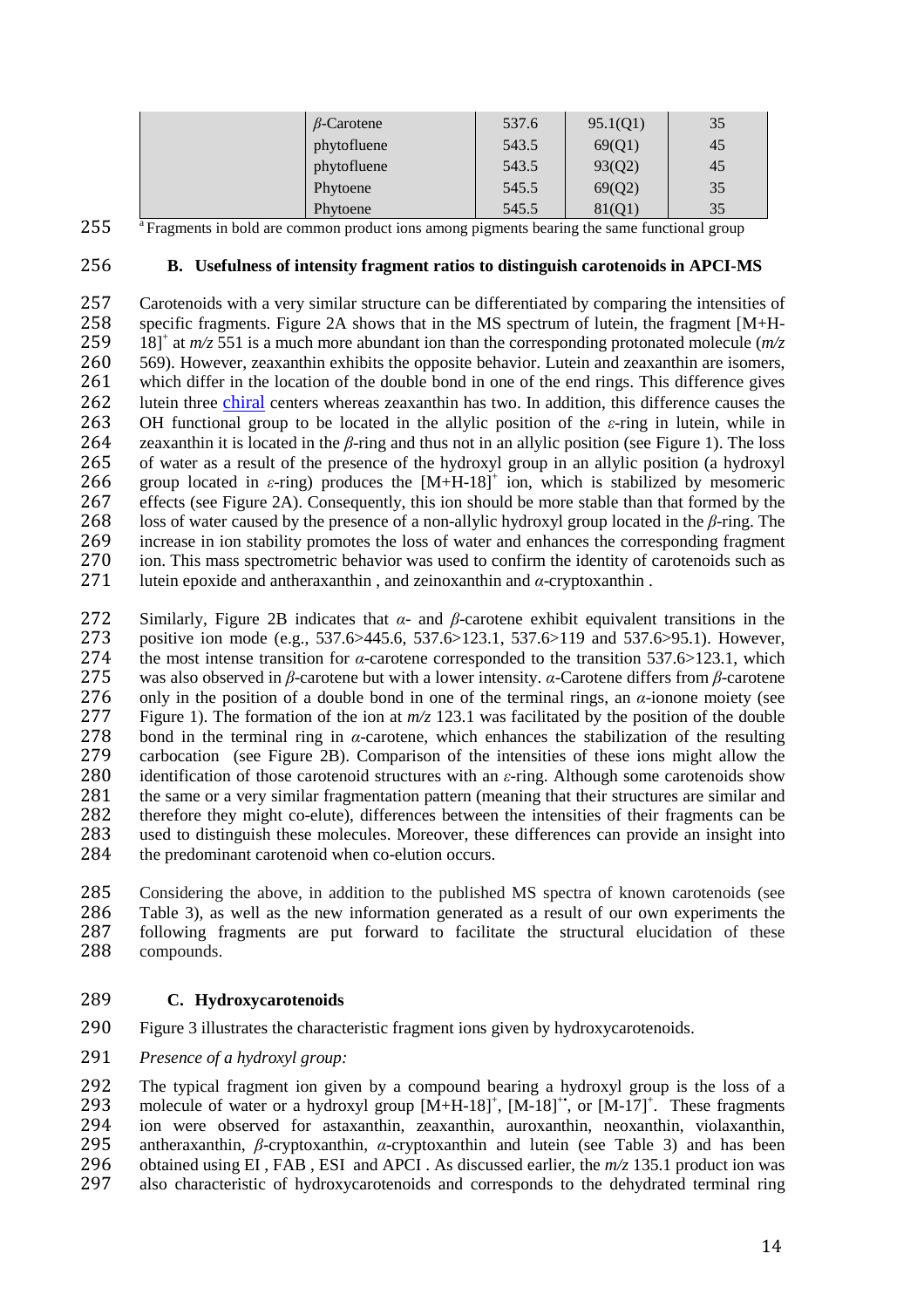298 with cleavage between carbons 7 and 8 . In addition, lutein, zeaxanthin and *β*-cryptoxanthin 299 exhibited a loss of 153 units (see Table 3), indicating pigments containing a *β*-ring containing a hydroxyl group (cleavage between carbons 7 and 8 of the polyene chain). The  $[M-153]$ <sup>+</sup> 300

- $301$  and/or  $[M+H-153]$ <sup>+</sup> ion were detected using EI, ESI, FAB and APCI.
- 302 *Presence of a hydroxyl group in an allylic position:*

303 For hydroxycarotenoids with a hydroxyl group in an allylic position, the loss of a water 304 molecule results in a fragment ion that is commonly the base peak in the APCI-MS spectrum .

305 Several authors concluded that the fragment ions at  $m/z$  428, 429 and/or 430 observed in the 306 MS/MS spectrum of lutein can be used to distinguish this pigment from its isomer zeaxanthin. 306 MS/MS spectrum of lutein can be used to distinguish this pigment from its isomer zeaxanthin.<br>307 These ions have been obtained using ESI, APCI and FAB, in both negative and positive ion 307 These ions have been obtained using ESI, APCI and FAB, in both negative and positive ion<br>308 mode. These fragments are generated by the loss of the terminal ring containing the mode. These fragments are generated by the loss of the terminal ring containing the

309 unconjugated carbon-carbon double bond present in lutein .

# 310 **D. Epoxycarotenoids and furanoid oxides**

311 *Presence of an oxirane or oxolane fused to an end ring:* 

312 EI and FAB are very useful for the characterization of carotenoids containing an oxirane or 313 oxolane fused to an end ring. The mass spectra of carotenoids containing both 5.6-epoxy and oxolane fused to an end ring. The mass spectra of carotenoids containing both 5,6-epoxy and 5.8-furanoid groups exhibited characteristic fragment ions at  $m/z$  [M-80<sup>++</sup> or [M-80-80]<sup>++</sup>. 315 corresponding to the loss of one or two dimethylcyclobutadienes, respectively. Figure 4 shows the proposed mechanism for the formation of the ion at  $m/z$  [M-80]<sup>+•</sup> from both an approxy carotenoid and a furanoid oxide. epoxy carotenoid and a furanoid oxide.

318 Mass fragments at *m*/*z* 165 (EI) and 205 (EI, ESI and APCI) indicate the presence of an epoxy 319 group as the only substituent on the *β*-ring. The cleavage between carbons 8 and 9, and 10 and 11, respectively leads to these two fragment ions.

321 *Presence of an oxirane or oxolane fused to a hydroxylated end ring:* 

322 In addition to the fragment indicated above, ions at  $m/z$  352 and 181 indicate that the epoxide<br>323 is located in a ring with a hydroxyl substituent. These ions correspond to cleavages between 323 is located in a ring with a hydroxyl substituent. These ions correspond to cleavages between<br>324 carbons 12' and 13', and 8 and 9 of the polyene chain respectively. These ions were carbons  $12'$  and  $13'$ , and 8 and 9 of the polyene chain respectively, . These ions were 325 observed using EI and FAB. The ion at *m*/*z* 181 was also confirmed by ESI (see Table 3). In 326 contrast, the ion at  $m/z$  221 was observed in all the techniques (see Table 3) and corresponds 327 to the oxocycle fused to the 3-hydroxy-*β*-ring. This fragment is produced by cleavage 328 between carbons 10 and 11 (or 10' and 11') (see Figure 5). In addition to these ions, between carbons 10 and 11 (or  $10'$  and  $11'$ ) (see Figure 5). In addition to these ions, 329 neoxanthin gives a fragment at  $m/z$  393, resulting from the cleavage of the double bond allylic  $330$  to the allenic carbon. Thus, this diagnostic ion can be used to distinguish neoxanthin from its 330 to the allenic carbon . Thus, this diagnostic ion can be used to distinguish neoxanthin from its<br>331 structural isomer violaxanthin. This fragment has been obtained using ESI, APCI and FAB. structural isomer violaxanthin. This fragment has been obtained using ESI, APCI and FAB.

#### 332 **E. Ketocarotenoids**

- 333 Figure 6 shows the most representative fragment ions for ketocarotenoids.
- 334 *Presence of an oxo group in an end ring*

335 The *m/z* 203.1 ion is characteristic of carotenoids containing a keto group as the only 336 substituent on the *β*-ring (see Table 4). van Breemen et al. proposed that this ion is formed by 337 cleavage between carbons 10 and 11 with the positive charge remaining at the ketone moiety .

338 *Presence of an oxo group in a hydroxylated end ring*

339 The ion at  $m/z$  147 is typical of ketocarotenoids containing a hydroxyl group at carbon 3, (3') 340 and a keto group at carbon 4, (4') in the same  $\beta$ -ring (see Table 4). van Breemen et al. and a keto group at carbon 4,  $(4')$  in the same  $\beta$ -ring (see Table 4). van Breemen et al. 341 suggested that the fragment at *m/z* 147 corresponds to a dehydrated terminal ring with 342 cleavage between carbons 7 and 8 .

343 **F. Polyene chain**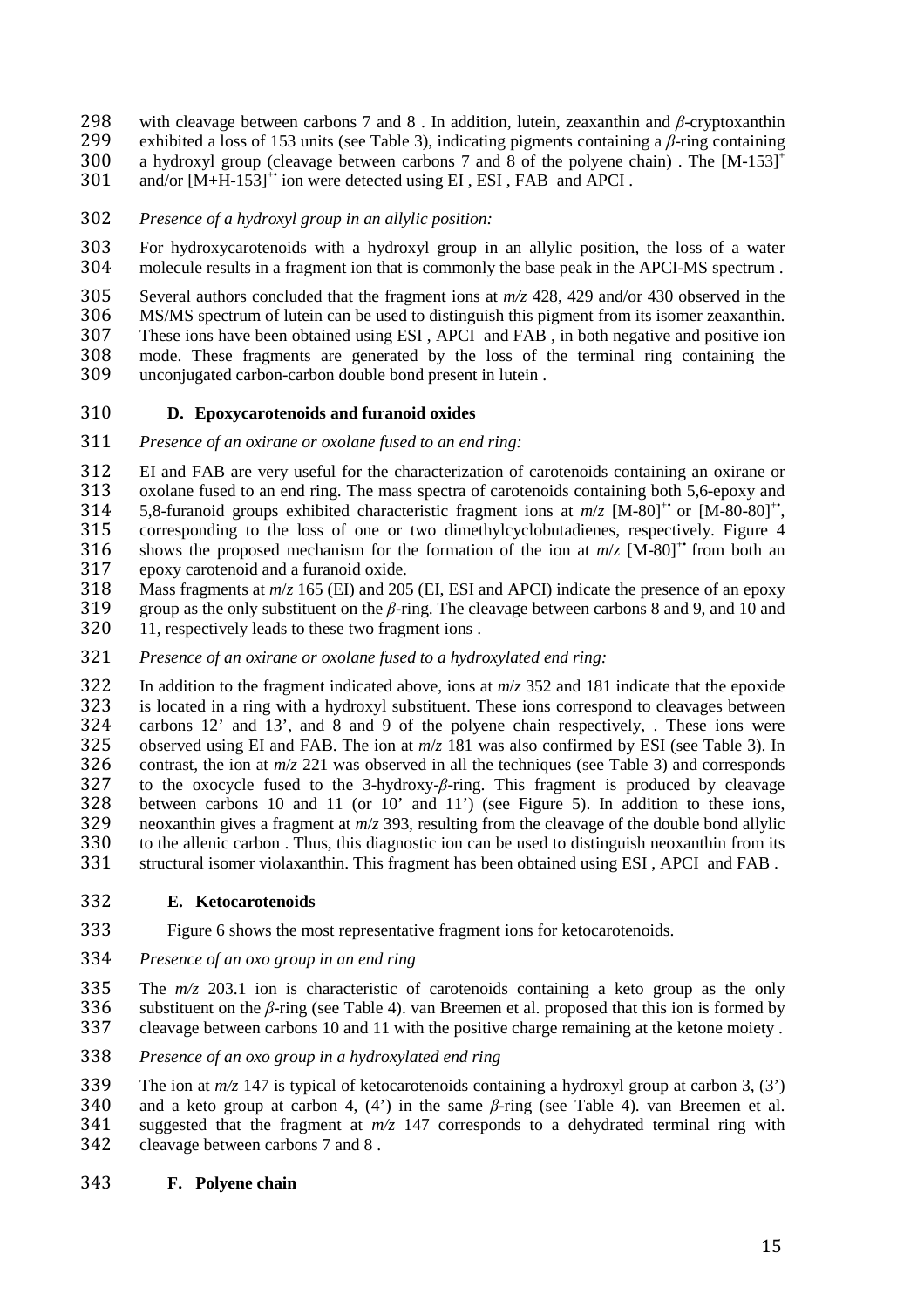## 344 *Presence of conjugation within the molecule*

Table 3 shows that most of the carotenoids produce the fragment ion at  $m/z$  [M-92]<sup>+•</sup> and/or  $346$  [M+H-92]<sup>+</sup>, which corresponds to loss of toluene. This fragmentation indicates the presence 347 of extensive conjugation within the molecule. In contrast, the fragment ion at  $m/z$  [M-94]<sup>+•</sup> 348 was detected only in the mass spectra of phytoene and phytofluene (see Table 3). This finding<br>349 therefore suggests that the extent of conjugation in these compounds is much lower than in therefore suggests that the extent of conjugation in these compounds is much lower than in 350 lycopene or *β*-carotene. Similarly, loss of xylene,  $[M-106]^{\text{+}}$  and/or  $[M+H-106]^{\text{+}}$  is also 351 indicative of the cyclization of fragments of the polyene chain, without the involvement of the 352  $\beta$ -ionone ring. These ions have been detected using EI;, FAB, ESI, APPI and APCI. Using 352 *β*-ionone ring. These ions have been detected using EI ; , FAB , ESI , APPI and APCI . Using EI, the intensities of the peaks at  $m/z$  [M-92]<sup>+•</sup> and [M-106]<sup>+•</sup> have been related to the number of conjugated double bonds in the acyclic polyene chain. The [M-92]<sup>+•</sup>/[M-106]<sup>+•</sup> ratio has of conjugated double bonds in the acyclic polyene chain. The  $[M-92]^{+}/[M-106]^{+}$  ratio has 355 been proposed as a reliable indicator of the chain length of carotenoids containing no more<br>356 than one oxygen substituent in each end group. Figure 7 shows the proposed mechanisms for 356 than one oxygen substituent in each end group . Figure 7 shows the proposed mechanisms for the formation of several fragments related to the presence of extensive conjugation within the the formation of several fragments related to the presence of extensive conjugation within the 358 carotenoid structure.

The fragment ion at *m/z* 119 was observed in antheraxanthin, lutein, *α*-cryptoxanthin, zeaxanthin, *β*-cryptoxanthin, lycopene, *β*-apo-8'-carotenal, *γ*-carotene, and *β*-carotene using a number of ionization techniques (see Tables 3 and 4). Moreover, the fragment ions at  $m/z$  133, 93 and 69 were also encountered in several carotenoids exhibiting distinct end groups (see Tables 3 and 4). Consequently, these ions should also be the result of the elimination of part of the central acyclic chain of the carotenoid skeleton. Fu et al. proposed that the ion at *m/z* 119 is produced by cleavage between carbons 9 and 10, and 13' and 14' (see Figure 7). Here 366 we propose a mechanism for the formation of this ion from  $[M]^{+}$  and  $[M+H]^{+}$  molecular ion 367 species (see Figure 7). The fragment at  $m/z$  [M-205]<sup>+</sup> and/or [M+H-205]<sup>+•</sup> shown by phytoene and phytofluene (see Table 3) is the result of the bis-allylic cleavage of the C11-C12 single bond.

# 370 **G. End groups**

#### 371 *Presence of a Ψ* end group*:*

372 Most of the end groups show characteristic signal peaks that are useful for their identification.<br>373 Fragment ion at  $m/z$  [M-69]<sup>+</sup> encountered in compounds such as lycopene. *y*-carotene, and  $\delta$ -Fragment ion at *m/z* [M-69]<sup>+</sup> 373 encountered in compounds such as lycopene, *γ*-carotene, and *δ*-374 carotene is characteristic of the *Ψ* end group (see Table 3). This ion was detected using EI , 375 ESI , FAB and APCI . Figure 8 shows the mechanism proposed for the formation of this 376 fragment as a result of cleavage on the bisallylic 3,4-bond.

377 *Presence of an ε*-ring end group*:* 

378 The presence of an *ε*-ring end group in the corresponding carotenoid is confirmed by the ion  $379$  [M-561<sup>+</sup> and/or [M+H-561<sup>+</sup>, This fragment has been observed using EL, FAB and APCL.  $[$   $[$ M-56]<sup>+•</sup> and/or  $[$ M+H-56]<sup>+</sup>. This fragment has been observed using EI, FAB and APCI. 380 Figure 9 illustrates two proposed mechanisms based on a retro-Diels-Alder fragmentation 381 that lead to the loss of 56 units from both  $[M+H]^+$  and  $[M]^{+*}$  ions.

- 382 The presence of these diagnostic ions alone or in combination with other characteristic<br>383 fragments, such as  $[M-92-69]^+$ ,  $[M-106-69]^+$ ,  $[M-56-92]^+$  or/and  $[M+H-18-56]^+$ , can be used 383 fragments, such as  $[M-92-69]^+$ ,  $[M-106-69]^+$ ,  $[M-56-92]^+$  or/and  $[M+H-18-56]^+$ , can be used 384 to distinguish between structural isomers .
- 385 *Presence of a* β-ring end group*:*

386 The fragment at  $m/z$  [M-137]<sup>+</sup> and/or [M+H-137]<sup>+</sup> (see Table 3) was observed in carotenoids 387 containing a *β*-ring end group. This fragment has been assigned to cleavage between carbons 388 7 and 8 , resulting in the loss of a terminal ring plus a methylene group (see Figure 10). 389 However, acyclic carotenes such as phytofluene and phytoene also showed this fragment and 390 its counter ion at *m/z* 137 (see Table 3), both resulting from cleavage of the polyene chain . Figure 10C shows the proposed mechanism for the formation of the ion at  $m/z$  [M+H-137]<sup>+•</sup> 392 from [M+H]<sup>+</sup> ion. 392 from  $[M+H]$ <sup>+</sup> ion.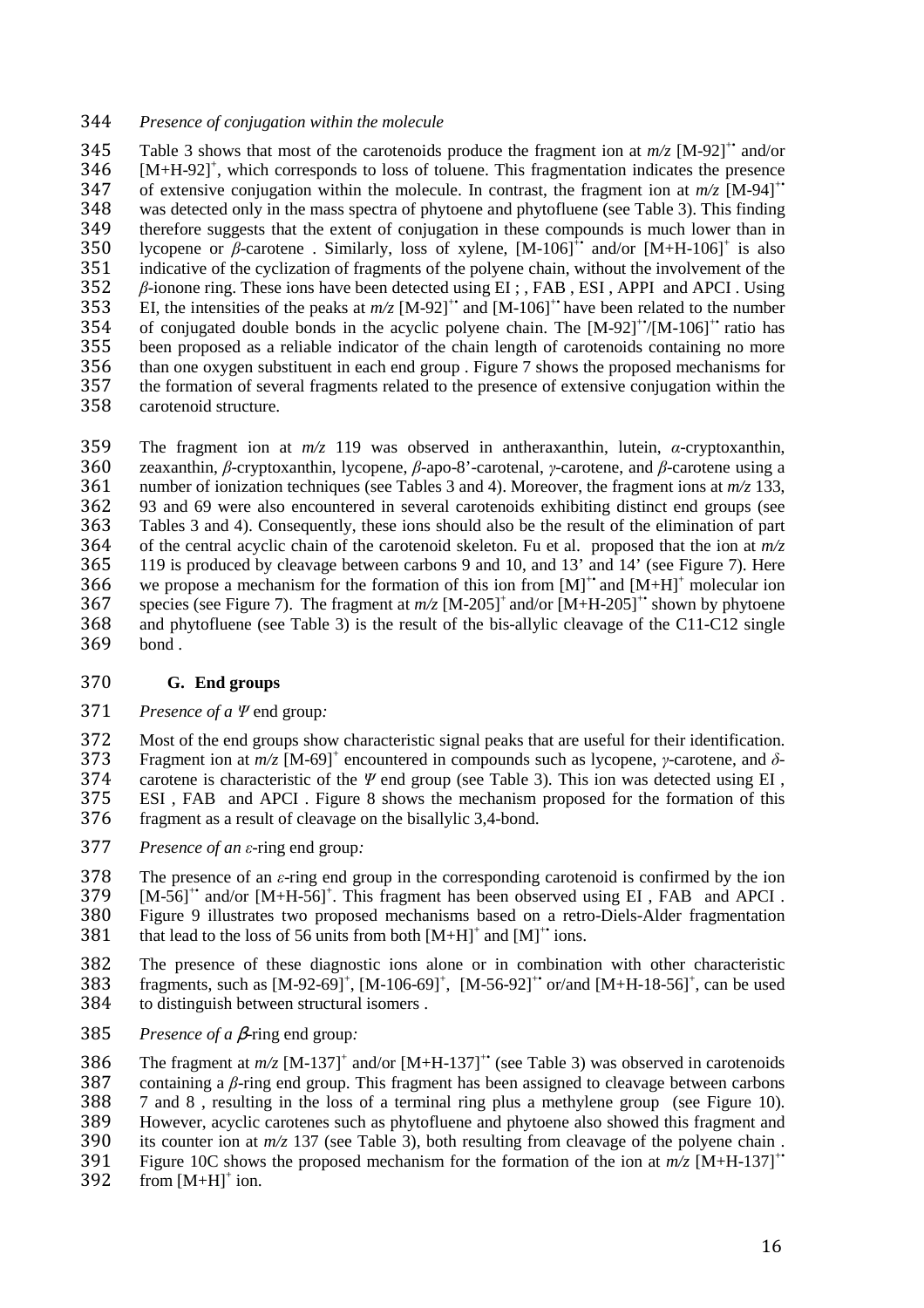## 393 **V. IMPROVING CAROTENOID IONIZATION**

394 Carotenoid ionization can be improved by adding chemical compounds to favor the formation<br>395 of ions and consequently, enhance the signal of analytes. Examples of such compounds are: 395 of ions and consequently, enhance the signal of analytes. Examples of such compounds are:<br>396 (a) ammonium acetate, used to increase the abundance of deprotonated xanthophyll molecules 396 (a) ammonium acetate, used to increase the abundance of deprotonated xanthophyll molecules<br>397 using ESI in negative ion mode: (b) acetic acid to increase the abundance of protonated 397 using ESI in negative ion mode; (b) acetic acid, to increase the abundance of protonated<br>398 xanthophyll molecules using ESI in positive ion mode; (c) halogen-containing eluents, used to 398 xanthophyll molecules using ESI in positive ion mode; (c) halogen-containing eluents, used to 399 increase the molecular ions of xanthophylls and carotenes using ESI in positive ion mode ; (d) 400 dopants, such as toluene, anisole and chlorobenzene, employed in APPI to improve 401 carotenoid signal strength and (e) sodium, silver or lithium salts, which have promoted the 402 cationization of these pigments using ESI by intense formation of carotenoid-adducts. The 402 cationization of these pigments using ESI by intense formation of carotenoid-adducts. The 403 ionization of several xanthophylls and carotenes is greatly enhanced by the addition of 403 ionization of several xanthophylls and carotenes is greatly enhanced by the addition of  $404$  AgClO<sub>4</sub>. In that experiment, the mass spectra of the peaks revealed that the silver adducts  $AgClO<sub>4</sub>$ . In that experiment, the mass spectra of the peaks revealed that the silver adducts  $405$   $[M+Ag]^+$  were more abundant than the molecular ions  $[M]^+$ . In addition, the characteristic 406 loss of silver (with a relative intensity of almost 60%) from adducts permitted the use of 407 multiple reaction monitoring (MRM) techniques and therefore improve detection limits. van<br>408 Breemen observed that abundant  $[M+Na]^+$  ions for xanthophylls, such as astaxanthin, were 408 Breemen observed that abundant  $[M+Na]^+$  ions for xanthophylls, such as astaxanthin, were 409 detected using ESI when sodium acetate was added to the mobile phase. In this case, the protonated molecule or molecular ion were not produced. Therefore, some carotenoids can be protonated molecule or molecular ion were not produced. Therefore, some carotenoids can be 411 detected using this adduct since a higher intensity signal is obtained. Triethylamine (TEA) is a<br>412 common modifier added to the mobile phase when analyzing carotenoids since it minimizes 412 common modifier added to the mobile phase when analyzing carotenoids since it minimizes 413 the effects of acidity generated by the free silanol groups present on the silica support and 414 therefore increases carotenoid recovery from the column . However, attention should be paid 415 when TEA is used for sample detection by MS because this base shows high proton affinity<br>416 (more easily ionized in the APCI source) and as a result the carotenoid ion signals may (more easily ionized in the APCI source) and as a result the carotenoid ion signals may 417 decrease .

## 418 **VI. CONCLUSIONS**

419 The great diversity and number of carotenoids present in the transgenic rice callus and maize 420 seeds allowed us to test and confirm the utility of several fragment ions to identify these 421 compounds. Since the information available for the analysis of ketocarotenoids by MS is 422 scarce, here we analyzed several ketocarotenoids, including astaxanthin, adonixanthin, 423 adonirubin, canthaxanthin, 3-hydroxyechinenone and echinenone by UHPLC-APCI-MS/MS 423 adonirubin, canthaxanthin, 3-hydroxyechinenone and echinenone by UHPLC-APCI-MS/MS<br>424 in positive ion mode. Thus, significant carotenoid fragment ions were identified that can be 424 in positive ion mode. Thus, significant carotenoid fragment ions were identified that can be related to the presence of ketone, epoxide, alcohols, rings in the corresponding carotenoid 425 related to the presence of ketone, epoxide, alcohols, rings in the corresponding carotenoid 426 structure, and the extent of conjugation of the polyene chain. In addition, new mechanisms are<br>427 proposed for the formation of these significant ions. Although many of the diagnostic ions do 427 proposed for the formation of these significant ions. Although many of the diagnostic ions do 428 not form the base peak of the MS spectrum, their presence or absence and the differences 429 between the intensities of the fragments can be used to distinguish carotenoids. Finally, the 430 comparison of the ionization methods described in this review shows that some positive 431 fragment ions are observed only in certain techniques, such as the ion at  $m/z$  [M-80]<sup>\*\*</sup>, which fragment ions are observed only in certain techniques, such as the ion at  $m/z$  [M-80]<sup>+\*</sup>, which 432 was obtained solely through EI and FAB.

# 433 **ACKNOWLEDGEMENTS**

434 We thank Chao Bai, Drs. Changfu Zhu and Gemma Farré (PVCF, Universitat de Lleida, 435 Spain) for providing plant material and the Comissionat per a Universitats i Recerca del DIUE 435 Spain) for providing plant material and the Comissionat per a Universitats i Recerca del DIUE<br>436 de la Generalitat de Catalunya (Barcelona, Spain) and to the European Social Fund (ESF) for de la Generalitat de Catalunya (Barcelona, Spain) and to the European Social Fund (ESF) for the PhD fellowship of Sol M. Rivera. This work was supported by the University of Lleida, Ministry of Science and Innovation (MICINN), Spain (BFU200761413 and CTQ2009-14699- C02-01) and an ERC Advanced Grant (BIOFORCE) to Paul Christou.

#### 440 **REFERENCES**

441 Aman R, Biehl J, Carle R, Conrad J, Beifuss U, Schieber A. 2005. Application of HPLC 442 coupled with DAD, APcI-MS and NMR to the analysis of lutein and zeaxanthin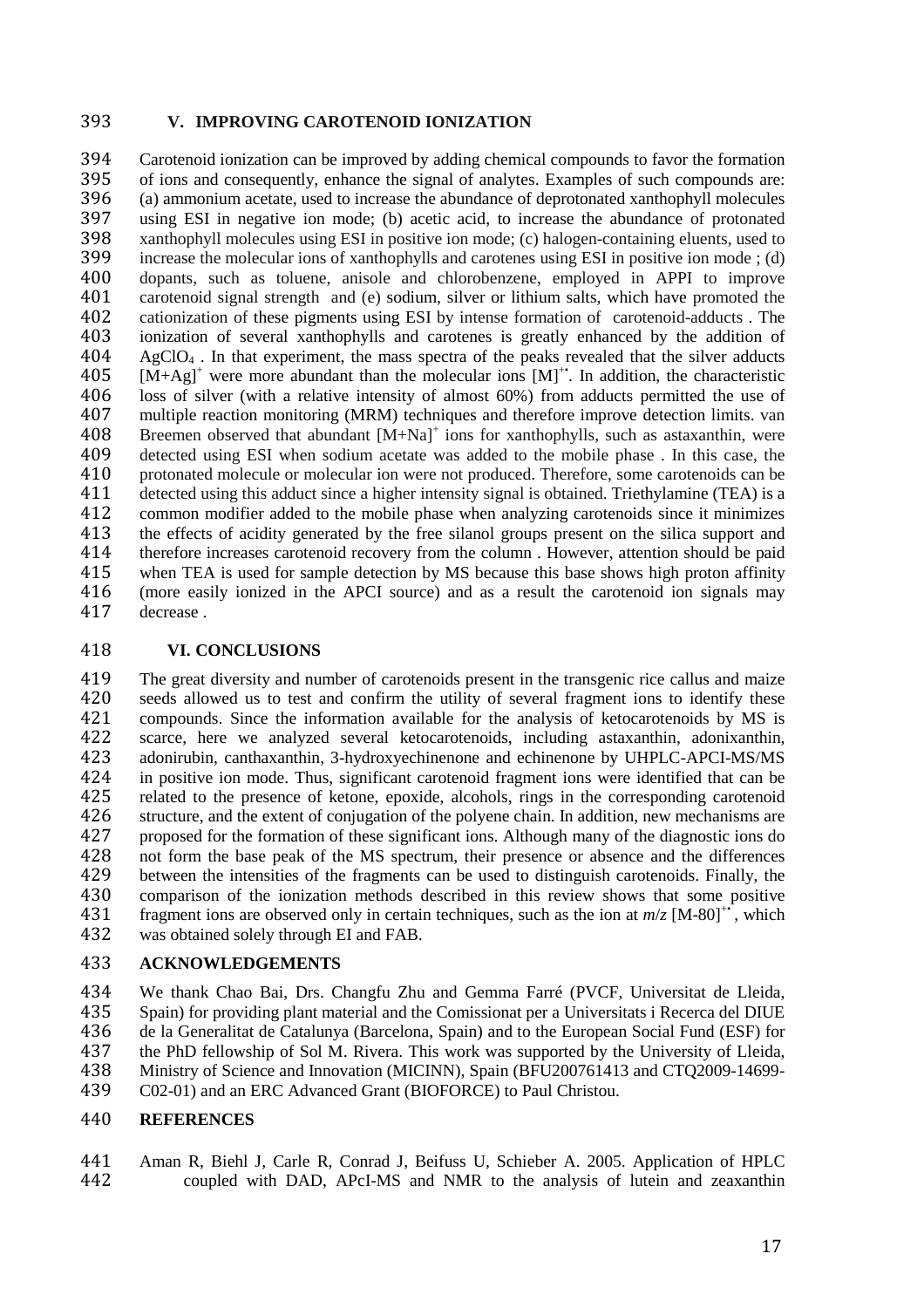- stereoisomers in thermally processed vegetables. Food Chem 92:753-763.
- Azevedo-Meleiro CH, Rodriguez-Amaya DB. 2004. Confirmation of the identity of the carotenoids of tropical fruits by HPLC-DAD and HPLC-MS. J Food Comp Anal 17:385-396.
- Azevedo-Meleiro CH, Rodriguez-Amaya DB. 2007. Qualitative and quantitative differences in carotenoid composition among Cucurbita moschata, Cucurbita maxima, and Cucurbita pepo. J Agricult Food Chem 55:4027-4033.
- Berger R, Liaaen-Jensen S, McAlister V, Guillard RRL. 1977. Carotenoids of Prymnesiophyceae (Haptophyceae). Biochem Sys Ecol 5:71-75.
- Bjørnland T. 1982. Chlorophylls and carotenoids of the marine alga Eutreptiella gymnastica. Phytochemistry 21:1715-1719.
- Bjørnland T, Borch G, Liaaen-Jensen S. 1984. Configurational studies on red algae carotenoids. Phytochemistry 23:1711-1715.
- Britton G, Brown DJ, Goodwin TW, Leuenberger FJ, Schocher AJ. 1977. The carotenoids of Flavobacterium strain R1560. Arch Microbiol 113:33-37.
- Britton G, Goodwin TW, Harriman GE, Lockley WJS. 1977. Carotenoids of the ladybird beetle, Coccinella septempunctata. Insect Biochem 7:337-345.
- Britton G, Liaaen-Jensen S, Pfander H. 2004. Carotenoids Handbook, 1st ed. Basel, Switzerland: Birkhäuser. 3-482 p.
- Caccamese S, Garozzo D. 1990. Odd‐electron molecular ion and loss of toluene in fast atom bombardment mass spectra of some carotenoids. Org mass spectrom 25:137-140.
- Cazzonelli CI. 2011. Carotenoids in nature: Insights from plants and beyond. Funct Plant Biol 38:833-847.
- Clarke PA, Barnes KA, Startin JR, Ibe FI, Shepherd MJ. 1996. High Performance Liquid Chromatography/Atmospheric Pressure Chemical Ionization‐Mass Spectrometry for the Determination of Carotenoids. Rapid Commun Mass Spectrom 10:1781-1785.
- Chiu ML, Lawi W, Snyder ST, Wong PK, Liao JC, Gau V. 2010. Matrix Effect-A Challenge Toward Automation of Molecular Analysis. J Assoc Lab Automation 15:233-242.
- Crupi P, Milella RA, Antonacci D. 2010. Simultaneous HPLC-DAD-MS (ESI+) determination of structural and geometrical isomers of carotenoids in mature grapes. J Mass Spectrom 45:971-980.
- de Faria A, de Rosso V, Mercadante A. 2009. Carotenoid composition of jackfruit (*Artocarpus heterophyllus*), determined by HPLC-PDA-MS/MS. Plant Foods Hum Nutr 64:108-115.
- de Rosso VV, Mercadante AZ. 2007. Identification and quantification of carotenoids, by HPLC-PDA-MS/MS, from Amazonian fruits. J Agr Food Chem 55:5062-5072.
- de Rosso VV, Mercadante AZ. 2007. HPLC-PDA-MS/MS of anthocyanins and carotenoids from dovyalis and tamarillo fruits. J Agr Food Chem 55:9135-9141.
- Enzell C, Francis G, Liaaen-Jensen S. 1968. Mass spectrometric studies of carotenoids. I. Occurrence and intensity ratios of M--92 and M--106 peaks. Acta Chem Scand 22:1054.
- Enzell CR. 1969. Mass spectrometric studies of carotenoids. Pure Appl Chem 20:497-515.
- Enzell C, Francis G, Liaaen-Jensen S. 1969. Mass spectrometric studies of carotenoids. 2. A survey of fragmentation reactions. Acta Chem Scand 23:727.
- Fang L, Pajkovic N, Wang Y, Gu C, van Breemen RB. 2003. Quantitative analysis of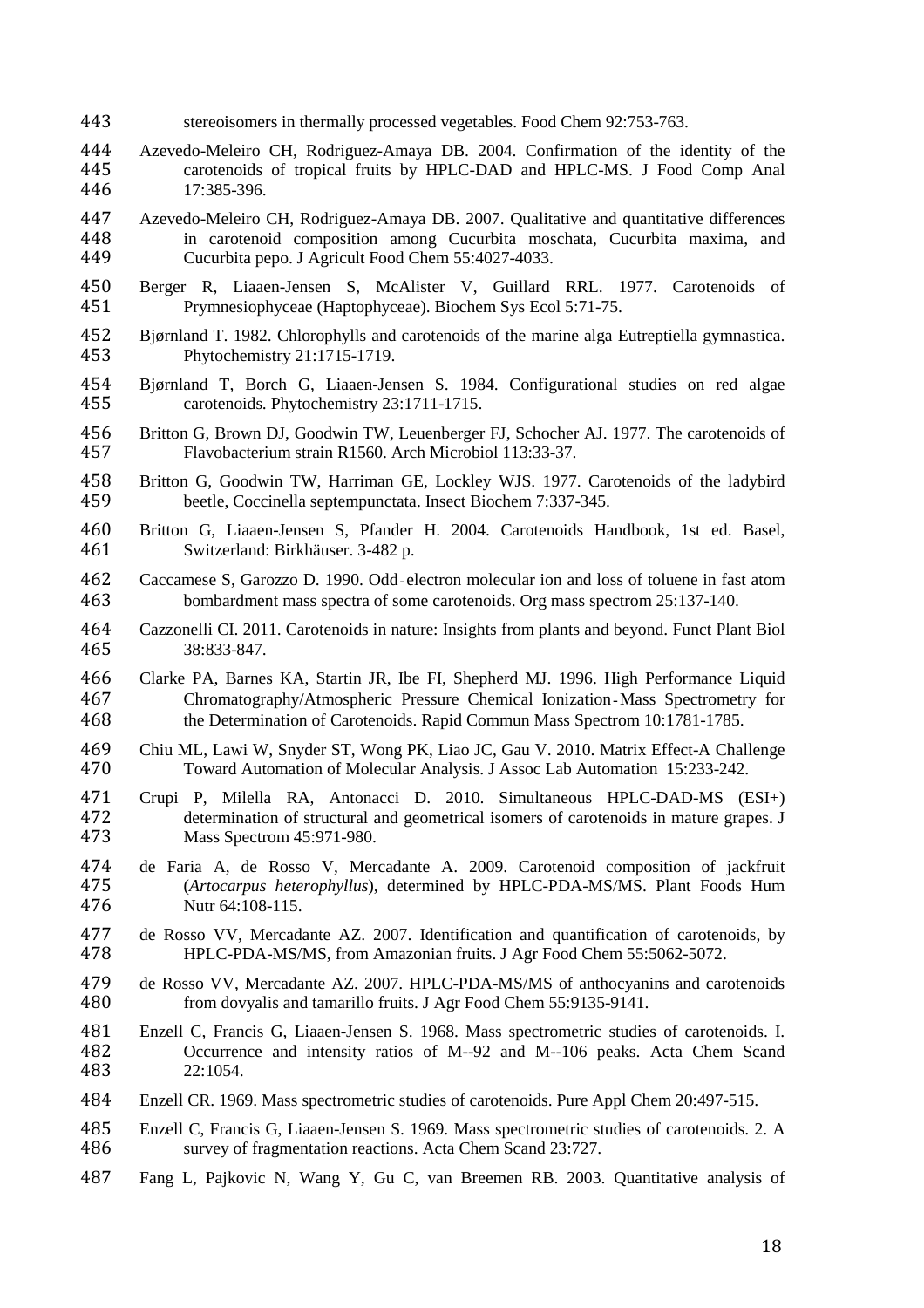- lycopene isomers in human plasma using high-performance liquid chromatography-tandem mass spectrometry. Anal Chem 75:812-817.
- Feltl L, Pacakova V, Stulik K, Volka K. 2005. Reliability of carotenoid analyses: a review. Curr Anal Chem 1:93-102.
- Fraser PD, Bramley PM. 2004. The biosynthesis and nutritional uses of carotenoids. Prog Lipid Res 43:228-65.
- 494 Fraser PD, Enfissi EMA, Goodfellow M, Eguchi T, Bramley PM. 2007. Metabolite profiling<br>495 of plant carotenoids using the matrix-assisted laser desorption ionization time-of-flight of plant carotenoids using the matrix-assisted laser desorption ionization time-of-flight mass spectrometry. Plant J 49:552-564.
- 497 Fu W, Magnúsdóttir M, Brynjólfson S, Palsson BO, Paglia G. 2012. UPLC-UV-MSE analysis 498 for quantification and identification of major carotenoid and chlorophyll species in<br>499 algae. Anal Bioanal Chem 10:3145-3154. algae. Anal Bioanal Chem 10:3145-3154.
- Gao S, Zhang ZP, Karnes HT. 2005. Sensitivity enhancement in liquid chromatography/atmospheric pressure ionization mass spectrometry using derivatization and mobile phase additives. J Chromatogr B Analyt Technol Biomed Life Sci 2:98-110.
- Gross J, Stroz RJ, Britton G. 1975. The Carotenoid Hydrocarbons of Euglena gracilis and Derived Mutants. Plant Physiol 55:175-177.
- Guaratini T, Vessecchi R, Pinto E, Colepicolo P, Lopes NP. 2005. Balance of xanthophylls molecular and protonated molecular ions in electrospray ionization. J Mass Spectrom 40:963-968.
- Guaratini T, Gates PJ, Pinto E, Colepicolo P, Lopes NP. 2007. Differential ionisation of natural antioxidant polyenes in electrospray and nanospray mass spectrometry. Rapid Commun Mass Spectrom 21:3842-3848.
- Hao Z, Parker B, Knapp M, Yu L. 2005. Simultaneous quantification of α-tocopherol and four major carotenoids in botanical materials by normal phase liquid chromatography-atmospheric pressure chemical ionization-tandem mass spectrometry. J Chromatogr A 1094:83-90.
- Kurz C, Carle R, Schieber A. 2008. HPLC-DAD-MSn characterisation of carotenoids from 517 apricots and pumpkins for the evaluation of fruit product authenticity. Food Chem<br>518 110:522-530. 110:522-530.
- Lacker T, Strohschein S, Albert K. 1999. Separation and identification of various carotenoids by C30 reversed-phase high-performance liquid chromatography coupled to UV and 521 atmospheric pressure chemical ionization mass spectrometric detection. J Chromatogr 522 A 854:37-44. A 854:37-44.
- Lesellier E, Tchapla A, Marty C, Lebert A. 1993. Analysis of carotenoids by highperformance liquid chromatography and supercritical fluid chromatography. J Chromatogr A.633:9-23.
- Li H, Tyndale ST, Heath DD, Letcher RJ. 2005. Determination of carotenoids and all-trans-527 retinol in fish eggs by liquid chromatography-electrospray ionization-tandem mass<br>528 spectrometry. J Chromatogr B Analyt Technol Biomed Life Sci 816:49-56. spectrometry. J Chromatogr B Analyt Technol Biomed Life Sci 816:49-56.
- Maoka T, Fujiwara Y, Hashimoto K, Akimoto N. 2004. Characterization of epoxy 530 carotenoids by fast atom bombardment collision-induced dissociation MS/MS. Lipids 531 39:179-183. 39:179-183.
- Mariutti LRB, Pereira DM, Mercadante AZ, Valentão P, Teixeira N, Andrade PB. 2012. Further insights on the carotenoid profile of the echinoderm Marthasterias glacialis L. Mar Drugs 10:1498-1510.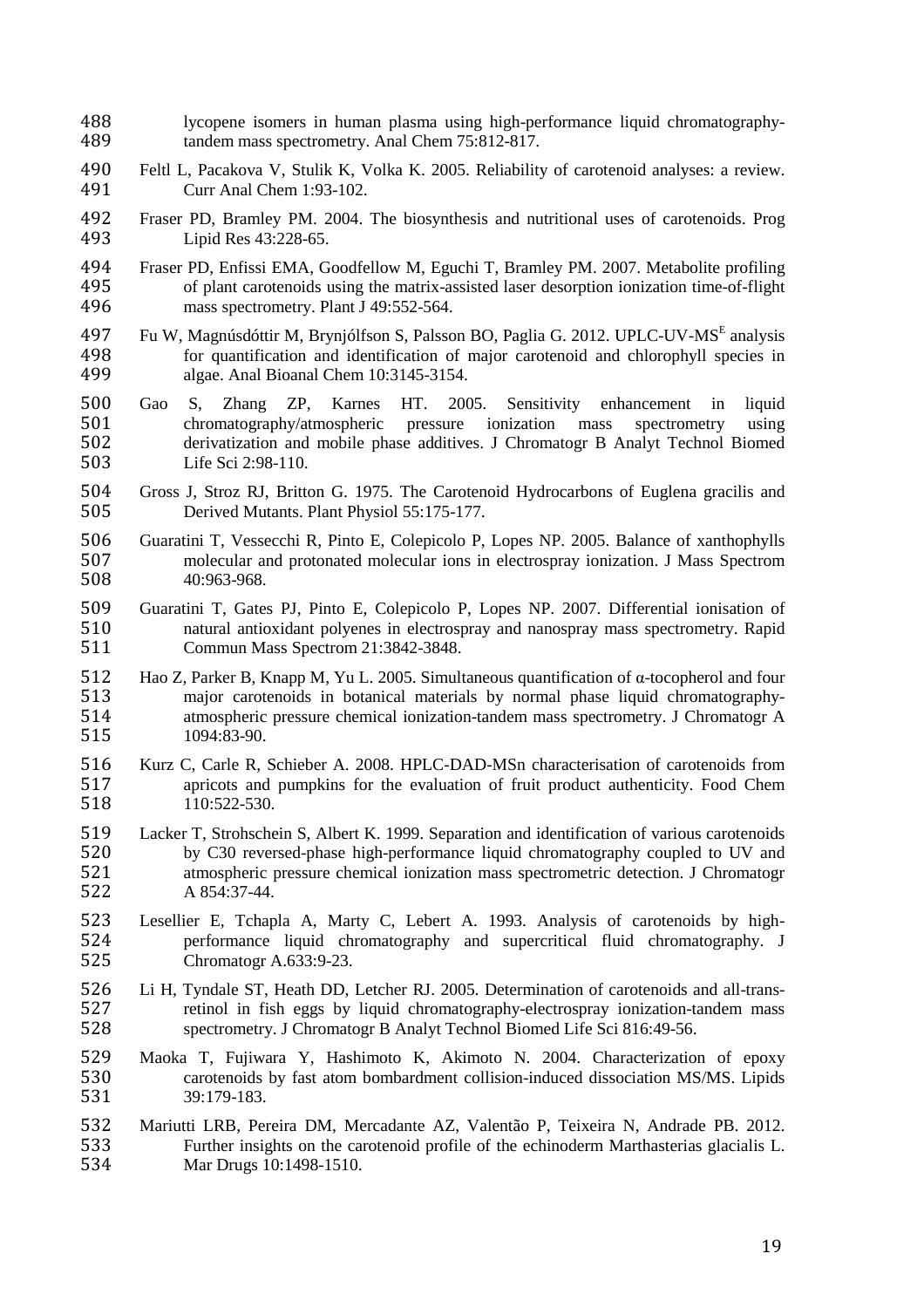- Matsumoto H, Ikoma Y, Kato M, Kuniga T, Nakajima N, Yoshida T. 2007. Quantification of carotenoids in citrus fruit by LC-MS and comparison of patterns of seasonal changes for carotenoids among citrus varieties. J Agr Food Chem 55:2356-2368.
- Matthews PD, Luo R, Wurtzel ET. 2003. Maize phytoene desaturase and **ζ**-carotene 539 desaturase catalyse a poly-Z desaturation pathway: Implications for genetic engineering<br>540 of carotenoid content among cereal crops. J Exp Bot 54:2215-2230. of carotenoid content among cereal crops. J Exp Bot 54:2215-2230.
- McEwen CN, McKay RG, Larsen BS. 2005. Analysis of solids, liquids, and biological tissues 542 using solids probe introduction at atmospheric pressure on commercial LC/MS<br>543 instruments. Anal Chem 77:7826-7831. instruments. Anal Chem 77:7826-7831.
- Meléndez-Martínez AJ, Britton G, Vicario IM, Heredia FJ. 2005. Identification of isolutein (lutein epoxide) as cis-antheraxanthin in orange juice. J Agr Food Chem 53:9369-9373.
- Meléndez-Martínez AJ, Vicario IM, Heredia FJ. 2007. Geometrical isomers of violaxanthin in orange juice. Food Chem 104:169-175.
- Meléndez-Martínez AJ, Vicario IM, Heredia FJ. 2007. Review: Analysis of carotenoids in orange juice. J Food Comp Anal 20:638-649.
- Mercadante AZ, Britton G, Rodriguez-Amaya DB. 1998. Carotenoids from Yellow Passion Fruit (*Passiflora edulis*). J Agr Food Chem 46:4102-4106.
- 552 Polívka T, Frank HA. 2010. Molecular factors controlling photosynthetic light harvesting by<br>553 carotenoids. Acc Chem Res 43:1125-1134. carotenoids. Acc Chem Res 43:1125-1134.
- Raffaelli A, Saba A. 2003. Atmospheric pressure photoionization mass spectrometry. Mass spectrom Rev 22:318-331.
- Ren D, Zhang S. 2008. Separation and identification of the yellow carotenoids in *Potamogeton crispus* L. Food Chem 106:410-414.
- Rentel C, Strohschein S, Albert K, Bayer E. 1998. Silver-plated vitamins: A method of detecting tocopherols and carotenoids in LC/ESI-MS coupling. Anal Chem 70:4394- 4400.
- Řezanka T, Olšovská J, Sobotka M, Sigler K. 2009. The use of APCI-MS with HPLC and 562 other separation techniques for identification of carotenoids and related compounds.<br>563 Curr Anal Chem 5:1-25. Curr Anal Chem 5:1-25.
- Rivera SM, Canela-Garayoa R. 2012. Analytical tools for the analysis of carotenoids in diverse materials. J Chromatogr A 1224:1-10.
- Rivera S, Canela R. 2012. Influence of sample processing on the analysis of carotenoids in Maize. Molecules 17:11255-11268.
- Rivera S, Vilaró F, Canela R. 2011. Determination of carotenoids by liquid chromatography/mass spectrometry: Effect of several dopants. Anal Bioanal Chem 400:1339-1346.
- Schwieter U, Bolliger HR, Chopard-Dit-Jean LH, Englert G, Kofler M, Koenig A, Planta Cv, Ruegg R, Vetter W, Isler O. 1965. Physical properties of carotenes. Chimia 19: 294- 302.
- Schwieter U, Englert G, Rigassi N, Vetter W. 1969. Physical organic methods in carotenoid research. Pure Appl Chem 20:365-420.
- Tian Q, Duncan CJG, Schwartz SJ. 2003. Atmospheric pressure chemical ionization mass spectrometry and in-source fragmentation of lutein esters. J Mass Spectrom 38:990- 995.
- Tonhosolo R, D'Alexandri FL, de Rosso VV, Gazarin ML, Matsumura MY, Peres VJ, Merino EF, Carlton JM, Wunderlich G, Mercadante AZ, Kimura EA, Katzin AM. 2009.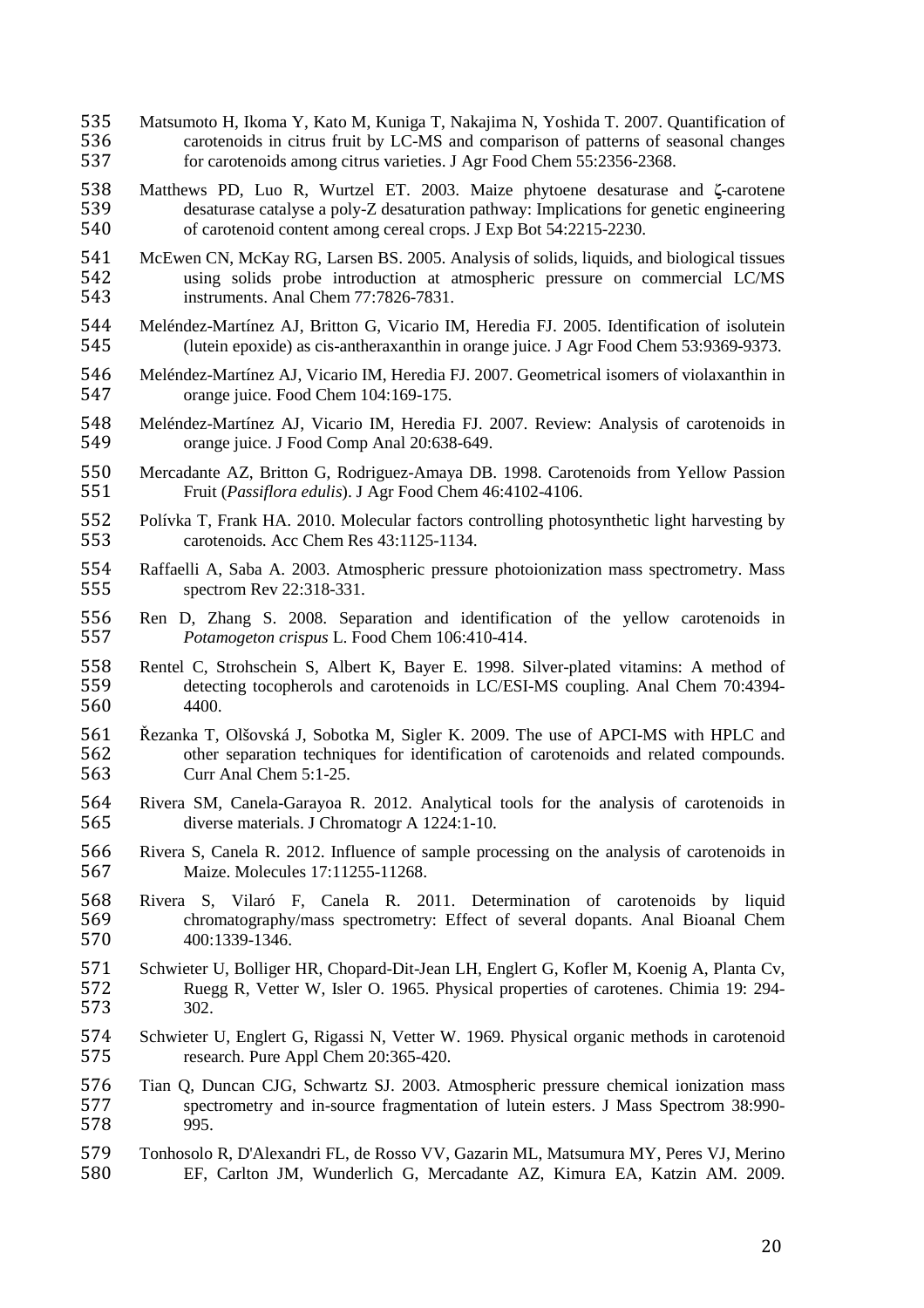- Carotenoid biosynthesis in intraerythrocytic stages of Plasmodium falciparum. J Biol Chem 284:9974-9985.
- Vallverdú-Queralt A, Martínez-Huélamo M, Arranz-Martinez S, Miralles E, Lamuela-584 Raventós RM. 2012. Differences in the carotenoid content of ketchups and gazpachos<br>585 through HPLC/ESI(Li+)-MS/MS correlated with their antioxidant capacity. J Sci Food through HPLC/ESI(Li+)-MS/MS correlated with their antioxidant capacity. J Sci Food Agr 92:2043-2049.
- van Breemen RB. 1995. Electrospray liquid chromatography-mass spectrometry of carotenoids. Anal Chem 67:2004-2009.
- van Breemen RB, Schmitz HH, Schwartz SJ. 1995. Fast atom bombardment tandem mass spectrometry of carotenoids. J Agr Food Chem 43:384-389.
- 591 van Breemen RB, Huang CR, Tan Y, Sander LC, Schilling AB. 1996. Liquid chromatography/mass spectrometry of carotenoids using atmospheric pressure chromatography/mass spectrometry of carotenoids using atmospheric pressure chemical ionization. J Mass Spectrom 31:975-981.
- van Breemen RB. 2001. Unit F2.4 Mass Spectrometry of Carotenoids. Current Protocols in Food Analytical Chemistry. New York: John Wiley & Sons. p F2.4.6-F2.4.12.
- 596 van Breemen RB, Dong L, Pajkovic ND. 2012. Atmospheric pressure chemical ionization<br>597 tandem mass spectrometry of carotenoids. Int J Mass Spectrom 312:163-172. tandem mass spectrometry of carotenoids. Int J Mass Spectrom 312:163-172.
- Vílchez C, Forján E, Cuaresma M, Bédmar F, Garbayo I, Vega JM. 2011. Marine carotenoids: Biological functions and commercial applications. Mar Drugs 9:319-333.
- Walter MH, Strack D. 2011. Carotenoids and their cleavage products: Biosynthesis and functions. Nat Prod Rep 28:663-692.
- Würtinger P, Oberacher H. 2012. Evaluation of the performance of a tandem mass spectral library with mass spectral data extracted from literature. Drug Test Anal 4:235-241.
- Zepka LQ, Mercadante AZ. 2009. Degradation compounds of carotenoids formed during heating of a simulated cashew apple juice. Food Chem 117:28-34.
- Zhu C, Naqvi S, Breitenbach J, Sandmann G, Christou P, Capell T. 2008. Combinatorial genetic transformation generates a library of metabolic phenotypes for the carotenoid pathway in maize. PNAS 105:18232-18237.
- Zhu C, Naqvi S, Capell T, Christou P. 2009. Metabolic engineering of ketocarotenoid biosynthesis in higher plants. Arch Biochem Biophys 483:182-190.
- Zhu C, Bai C, Sanahuja G, Yuan D, Farré G, Naqvi S, Shi L, Capell T, Christou P. 2010. The regulation of carotenoid pigmentation in flowers. Arch Biochem Biophys 504:132-141.